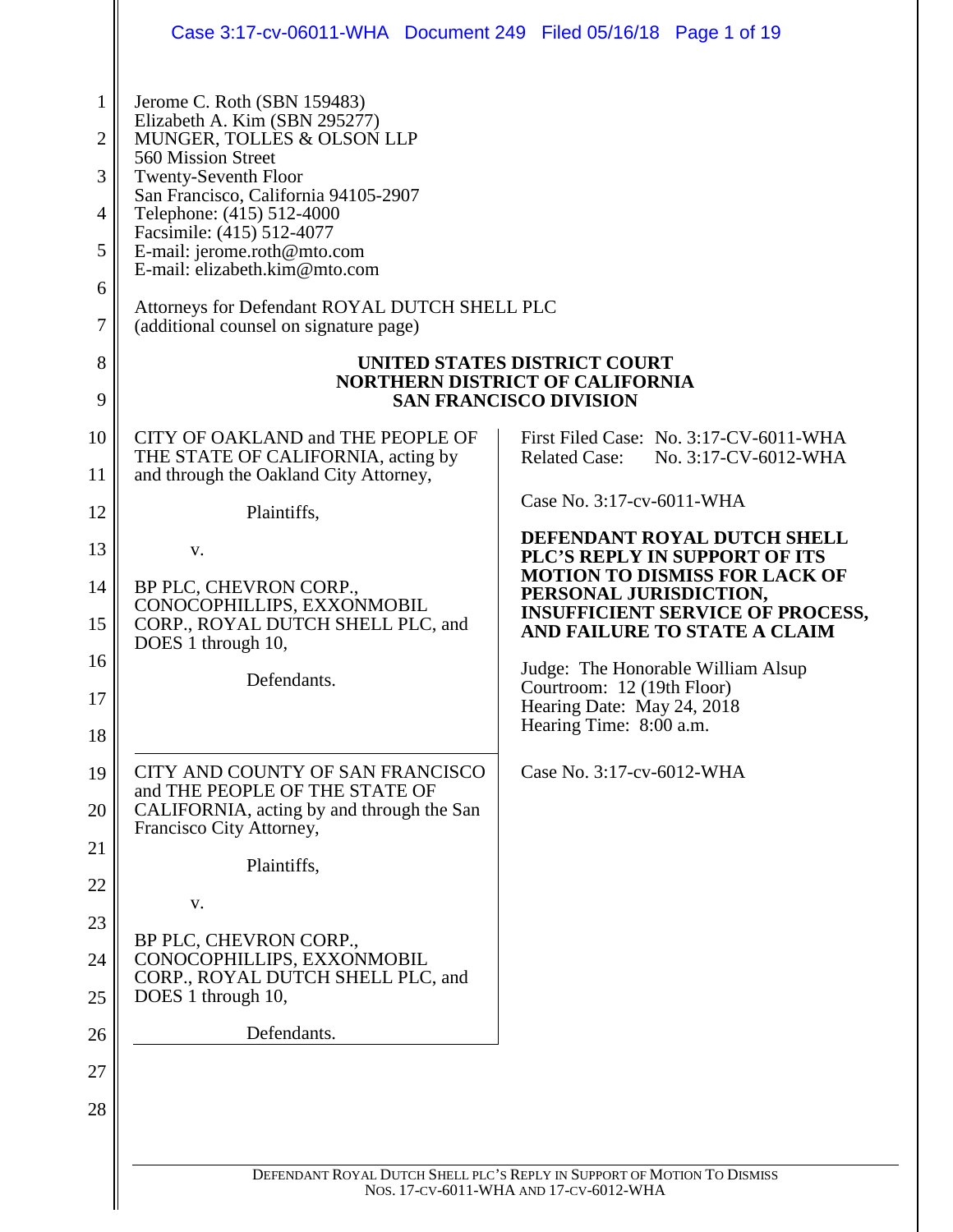|                     | Case 3:17-cv-06011-WHA  Document 249  Filed 05/16/18  Page 2 of 19                                                |  |  |
|---------------------|-------------------------------------------------------------------------------------------------------------------|--|--|
| 1<br>$\overline{2}$ | <b>TABLE OF CONTENTS</b>                                                                                          |  |  |
| 3                   | <b>PAGE</b>                                                                                                       |  |  |
| 4                   |                                                                                                                   |  |  |
| 5                   |                                                                                                                   |  |  |
| 6                   |                                                                                                                   |  |  |
| 7                   | $\mathbf{I}$ .<br>Plaintiffs Fail To Establish Personal Jurisdiction Over Royal Dutch Shell 2                     |  |  |
| 8                   | Plaintiffs Have Not Shown That Royal Dutch Shell Created A<br>A.                                                  |  |  |
| 9<br>10             | Plaintiffs' Claims Do Not Arise From The Contacts Alleged In The<br><b>B.</b>                                     |  |  |
| 11                  | C.<br>Exercising Jurisdiction Over Royal Dutch Shell Would Be                                                     |  |  |
| 12                  | D.                                                                                                                |  |  |
| 13                  | II.<br>Plaintiffs Fail To Establish Proper Service Of Process On Royal Dutch Shell  11                            |  |  |
| 14                  |                                                                                                                   |  |  |
| 15                  |                                                                                                                   |  |  |
| 16                  |                                                                                                                   |  |  |
| 17                  |                                                                                                                   |  |  |
| 18                  |                                                                                                                   |  |  |
| 19                  |                                                                                                                   |  |  |
| 20                  |                                                                                                                   |  |  |
| 21                  |                                                                                                                   |  |  |
| 22                  |                                                                                                                   |  |  |
| 23                  |                                                                                                                   |  |  |
| 24                  |                                                                                                                   |  |  |
| 25                  |                                                                                                                   |  |  |
| 26                  |                                                                                                                   |  |  |
| 27                  |                                                                                                                   |  |  |
| 28                  |                                                                                                                   |  |  |
|                     |                                                                                                                   |  |  |
|                     | DEFENDANT ROYAL DUTCH SHELL PLC'S REPLY IN SUPPORT OF MOTION TO DISMISS<br>NOS. 17-CV-6011-WHA AND 17-CV-6012-WHA |  |  |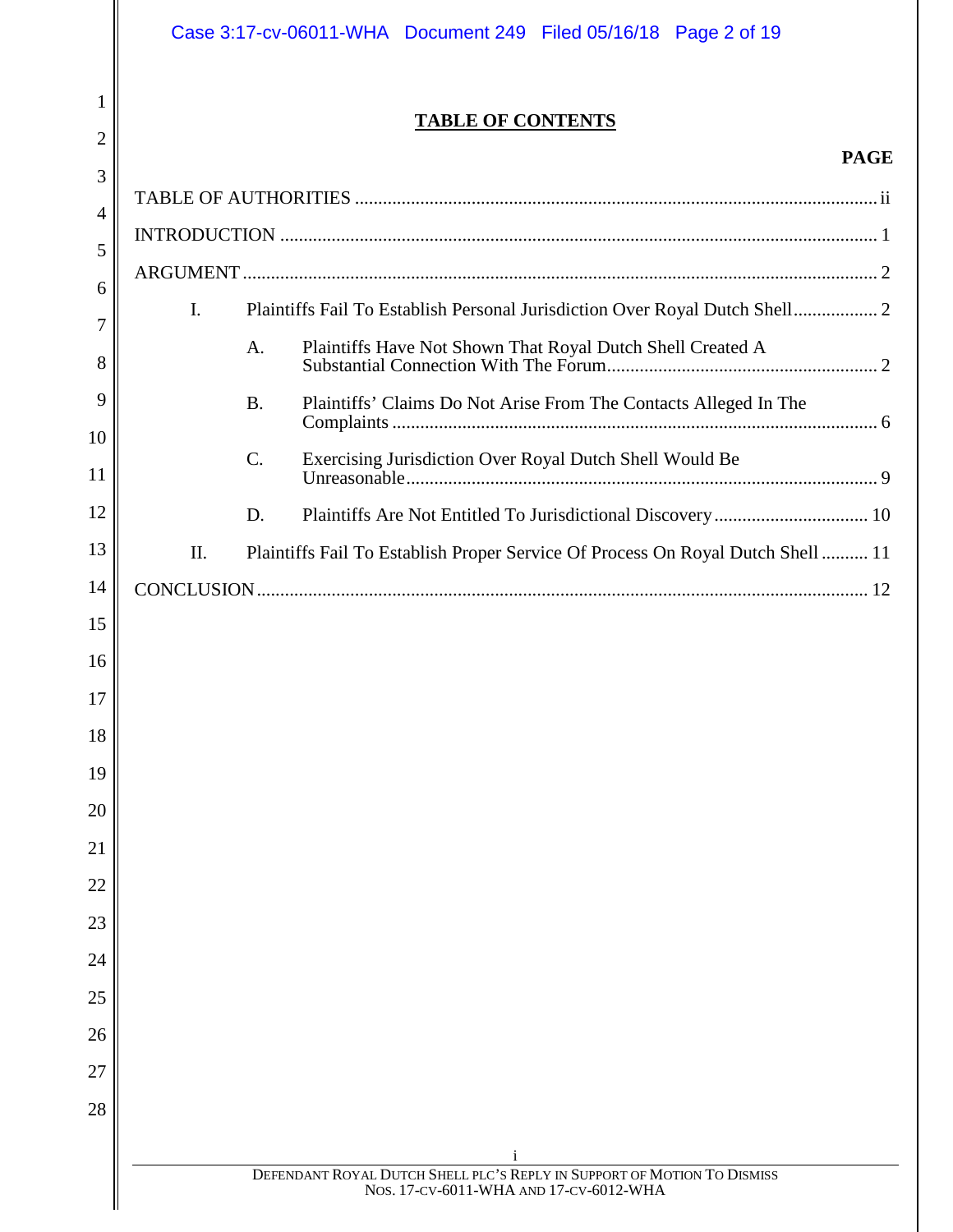| Case 3:17-cv-06011-WHA  Document 249  Filed 05/16/18  Page 3 of 19 |  |  |  |
|--------------------------------------------------------------------|--|--|--|
|--------------------------------------------------------------------|--|--|--|

## **TABLE OF AUTHORITIES**

# **PAGE(S)**

#### **Cases**

1

2

| 4              |                                                                                                  |
|----------------|--------------------------------------------------------------------------------------------------|
| 5              |                                                                                                  |
| 6              | Arizona School Risk Retention Trust, Inc. v. NMTC, Inc., 169 F. Supp. 3d 931 (D. Ariz. 2016)  10 |
| $\overline{7}$ |                                                                                                  |
| 8              |                                                                                                  |
| 9              |                                                                                                  |
| 10             |                                                                                                  |
| 11<br>12       | California Brewing Co. v. 3 Daughters Brewing LLC, 2016 WL 1573399,                              |
| 13             | Cargnani v. Pewag Austria G.m.b.H., 2007 WL 415992 (E.D. Cal. Feb. 5, 2007)  9                   |
| 14             |                                                                                                  |
| 15             |                                                                                                  |
| 16             |                                                                                                  |
| 17             |                                                                                                  |
| 18             | Dubose v. Bristol-Myers Squibb Co., 2017 WL 2775034 (N.D. Cal. June 27, 2017)  8                 |
| 19             | Elec. Recyclers Int'l, Inc. v. Calbag Metals Co., 2015 WL 1529490 (E.D. Cal. Apr. 2, 2015)7, 8   |
| 20             |                                                                                                  |
| 21             | Glencore Grain Rotterdam B.V. v. Shivnath Rai Harnarain, 284 F.3d 1114 (9th Cir. 2002)  9, 10    |
| 22             | Gray v. Mazda Motor of Am., Inc., 560 F. Supp. 2d 929 (C.D. Cal. 2008)12                         |
| 23             | Fireman's Fund Ins. Co. v. Nat'l Bank of Cooperatives, 103 F.3d 888 (9th Cir. 1996)              |
| 24             | Halo Elecs., Inc. v. Bel Fuse Inc., 2010 WL 2605195 (N.D. Cal. June 28, 2010)12                  |
| 25             |                                                                                                  |
| 26             | Hatami v. Kia Motors Am., Inc., 2008 WL 4748233 (C.D. Cal. Oct. 29, 2008)12                      |
| 27             | Hendricks v. New Video Channel America, 2015 WL 3616983 (C.D. Cal. June 8, 2015) 9               |
| 28             | Herring Networks, Inc. v. AT&T Services, Inc., 2016 WL 4055636 (C.D. Cal. July 25, 2016) 4       |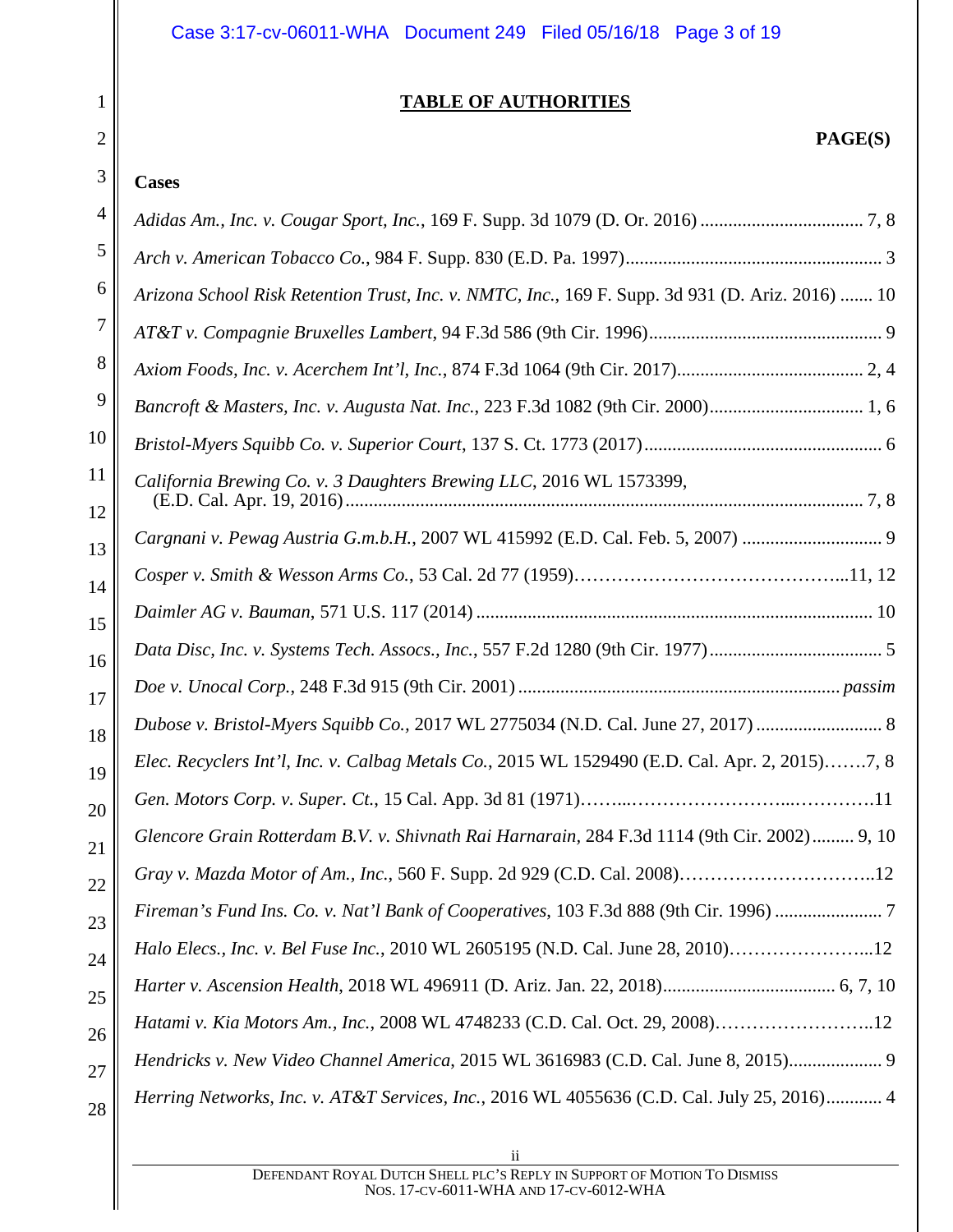# Case 3:17-cv-06011-WHA Document 249 Filed 05/16/18 Page 4 of 19

| 1              |                                                                                            |
|----------------|--------------------------------------------------------------------------------------------|
| $\overline{2}$ |                                                                                            |
| 3              | In re Western States Wholesale Nat. Gas Litig., 605 F. Supp. 2d 1118 (D. Nev. 2009)  3, 4  |
| 4              |                                                                                            |
| 5              |                                                                                            |
| 6              |                                                                                            |
| 7              |                                                                                            |
| 8              | Khachatryan v. Toyota Motor Sales, U.S.A., Inc., 578 F. Supp. 2d 1224 (C.D. Cal. 2008)12   |
| 9              |                                                                                            |
| 10             |                                                                                            |
| 11             |                                                                                            |
| 12             |                                                                                            |
| 13             |                                                                                            |
| 14             | Macias v. Waste Mgmt. Holdings, Inc., 2014 WL 4793989 (N.D. Cal. Sept. 25, 2014) 11        |
| 15             |                                                                                            |
| 16             | Moody v. Charming Shoppes of Delaware, Inc., 2008 WL 2128955 (N.D. Cal. May 20, 2008) 5, 6 |
| 17             |                                                                                            |
| 18             |                                                                                            |
| 19             | Recyclers Int'l, Inc. v. Calbag Metals Co., 2015 WL 1529490 (E.D. Cal. Apr. 2, 2015)  8    |
| 20             | Richmond Technologies, Inc. v. Aumtech Business Solutions, 2011 WL 2607158,                |
| 21             |                                                                                            |
| 22             | SA Luxury Expeditions LLC v. Latin America for Less LLC, 2014 WL 6065838,                  |
| 23             |                                                                                            |
| 24             |                                                                                            |
| 25             |                                                                                            |
| 26             | Thomas v. Takeda Pharm. USA, Inc., 2017 WL 2214956 (E.D. Cal. May 19, 2017)12              |
| 27             |                                                                                            |
| 28             |                                                                                            |
|                |                                                                                            |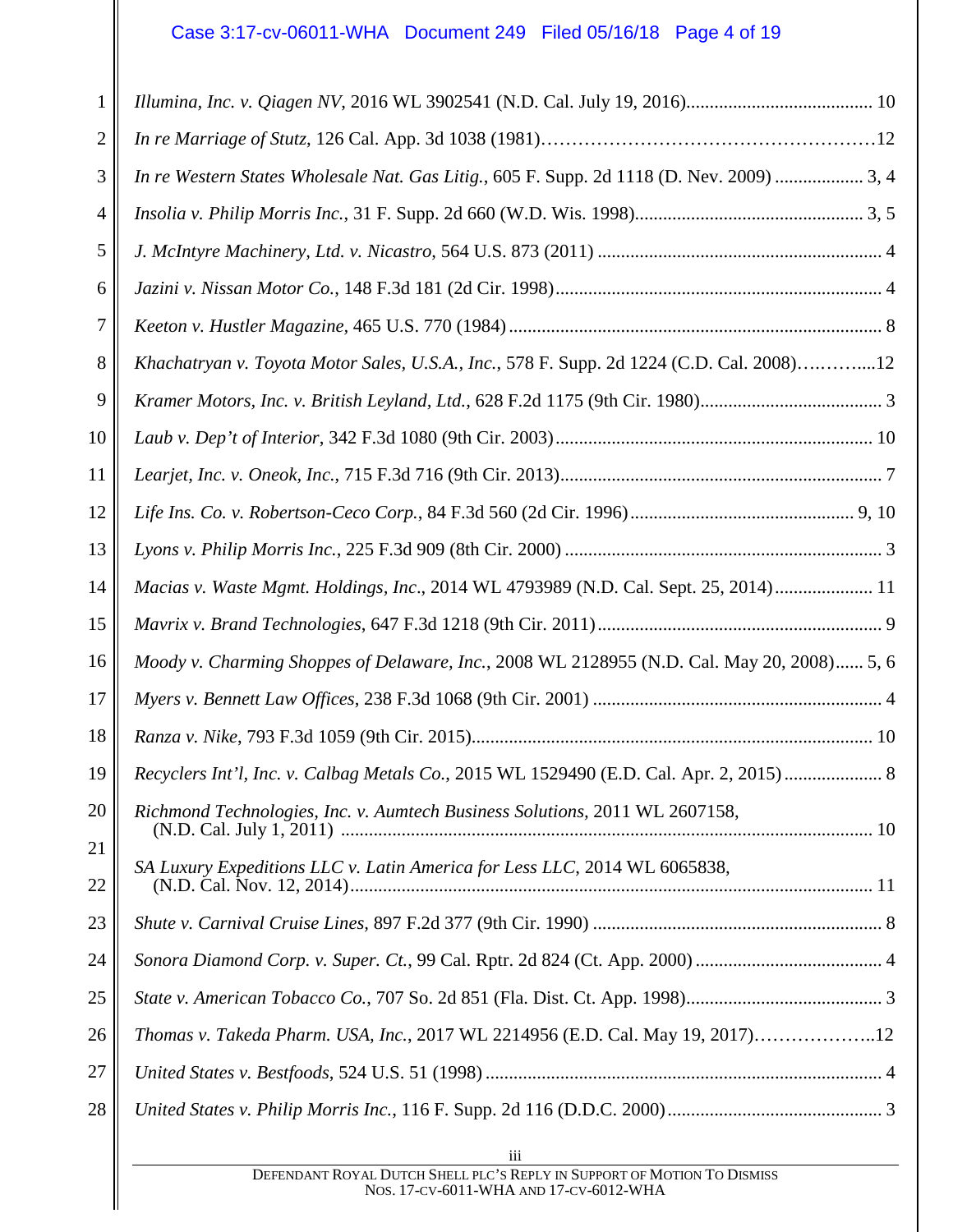# Case 3:17-cv-06011-WHA Document 249 Filed 05/16/18 Page 5 of 19

| $\mathbf{1}$ | Universal Stabilization Technologies, Inc. v. Advanced Bionutrition Corp., 2017 WL 1838955,                       |
|--------------|-------------------------------------------------------------------------------------------------------------------|
| 2            | U.S. ex rel. Miller v. Public Warehousing Co. KSC, 636 F. App'x 947 (9th Cir. 2016)12                             |
| 3            |                                                                                                                   |
| 4            |                                                                                                                   |
| 5<br>6       | Wilden Pump & Engineering Co. v. Versa-Matic Tool Inc., 1991 WL 280844,                                           |
| 7            |                                                                                                                   |
| 8            |                                                                                                                   |
| 9            | <b>Rules</b>                                                                                                      |
| 10           |                                                                                                                   |
| 11           |                                                                                                                   |
| 12           | <b>Codes</b>                                                                                                      |
| 13           |                                                                                                                   |
| 14           |                                                                                                                   |
| 15           |                                                                                                                   |
| 16           |                                                                                                                   |
| 17           |                                                                                                                   |
| 18           |                                                                                                                   |
| 19           |                                                                                                                   |
| 20           |                                                                                                                   |
| 21           |                                                                                                                   |
| 22           |                                                                                                                   |
| 23           |                                                                                                                   |
| 24           |                                                                                                                   |
| 25           |                                                                                                                   |
| 26           |                                                                                                                   |
| 27           |                                                                                                                   |
| 28           |                                                                                                                   |
|              | iv                                                                                                                |
|              | DEFENDANT ROYAL DUTCH SHELL PLC'S REPLY IN SUPPORT OF MOTION TO DISMISS<br>NOS. 17-CV-6011-WHA AND 17-CV-6012-WHA |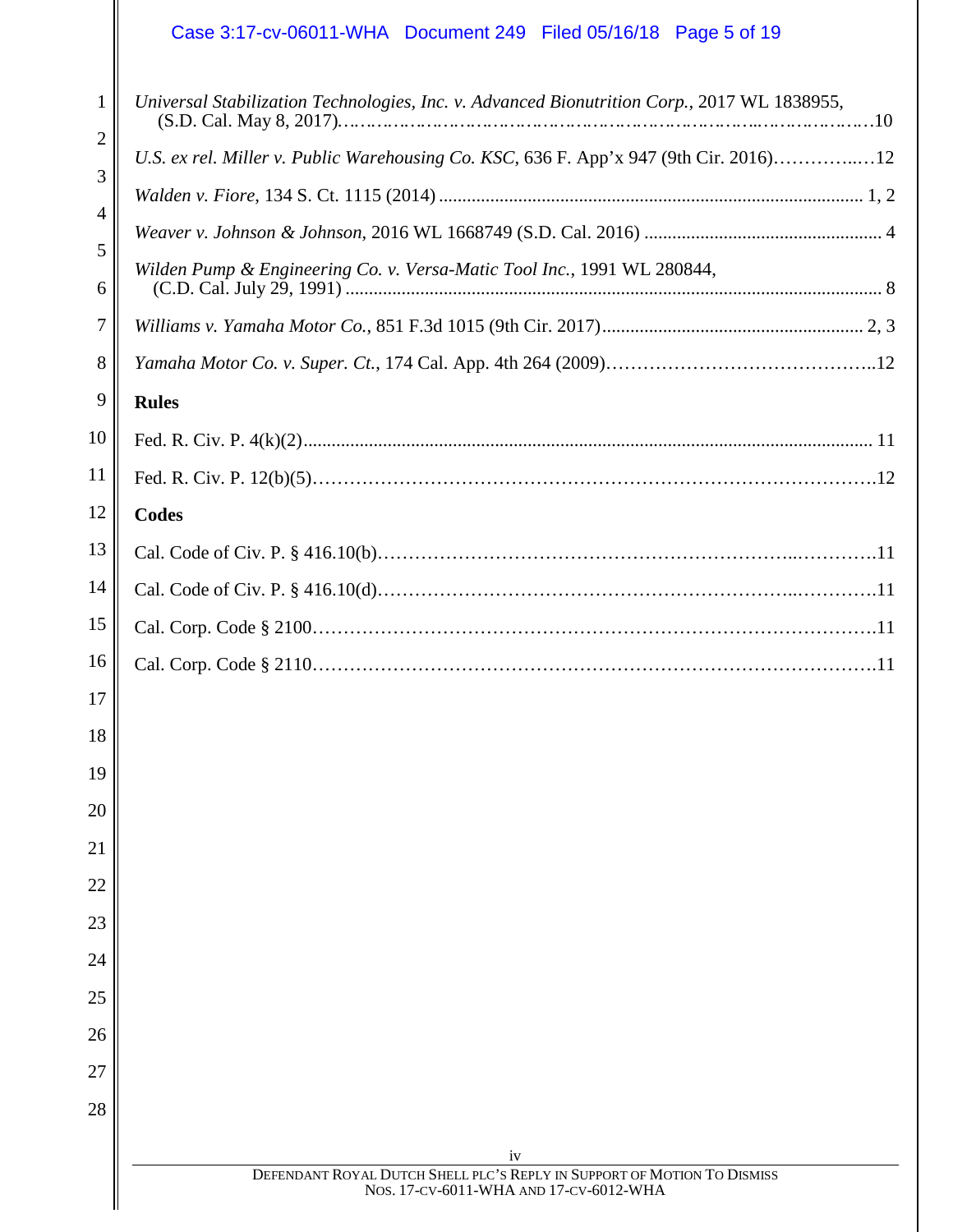#### Case 3:17-cv-06011-WHA Document 249 Filed 05/16/18 Page 6 of 19

#### **INTRODUCTION**

Plaintiffs have not satisfied the fundamental due process requirements for specific personal jurisdiction. They have not alleged or shown that Royal Dutch Shell plc's "suit-related conduct . . . create[d] a substantial connection with the forum." *Walden v. Fiore*, 571 U.S. 277, 134 S. Ct. 1115, 1121 (2014). Royal Dutch Shell is a holding company registered in England and Wales and headquartered in the Netherlands. The amended complaints do not plausibly allege that Royal Dutch Shell has created *any* connection with the forum, much less a substantial one, and Royal Dutch Shell has submitted unrebutted evidence confirming that it has no such connection.

14 15 16 17 18 19 In the face of that showing, Plaintiffs' Opposition utterly fails to provide a basis for exercising jurisdiction. Plaintiffs do not satisfy the Ninth Circuit's standard for imputing to Royal Dutch Shell the alleged jurisdictional contacts of its indirect subsidiaries. That standard requires "parental control of the subsidiary's internal affairs or daily operations." *Doe v. Unocal Corp.*, 248 F.3d 915, 926 (9th Cir. 2001) (per curiam). Plaintiffs' assertion (at 1) that Royal Dutch Shell "is the decisionmaker for its corporate family on fossil fuel production levels and managing climate change policies and risks" is legally insufficient and factually unsupported. It is legally insufficient because it describes nothing more than the "articulation of general policies and procedures," which is "[a]ppropriate parental involvement," not operational control and not a basis for disregarding corporate separateness. *Unocal*, 248 F.3d at 926. And the snippets of Internet research quoted by Plaintiffs do not substantiate their assertion as a factual matter.

20 21 22 23 24 Even if Plaintiffs could impute to Royal Dutch Shell the jurisdictional contacts of its operating subsidiaries, they still could not show that those contacts are a "'but for'" cause of Plaintiffs' claimed injuries. *Bancroft & Masters, Inc. v. Augusta Nat. Inc.*, 223 F.3d 1082, 1088 (9th Cir. 2000). Critically, Plaintiffs do not disavow their earlier representation that conduct amounting to a third of annual U.S. production is not a but-for cause of their alleged harm.

- 25
- 26 27

28

Plaintiffs also fail to show that the exercise of jurisdiction over Royal Dutch Shell would be reasonable; that they are entitled to jurisdictional discovery; or that service of process was sufficient.<sup>1</sup>

<sup>1</sup> Royal Dutch Shell also incorporates by reference the arguments set forth in the reply filed jointly and on behalf of all Defendants in support of the motion to dismiss the amended complaints for failure to state a claim upon which relief may be granted.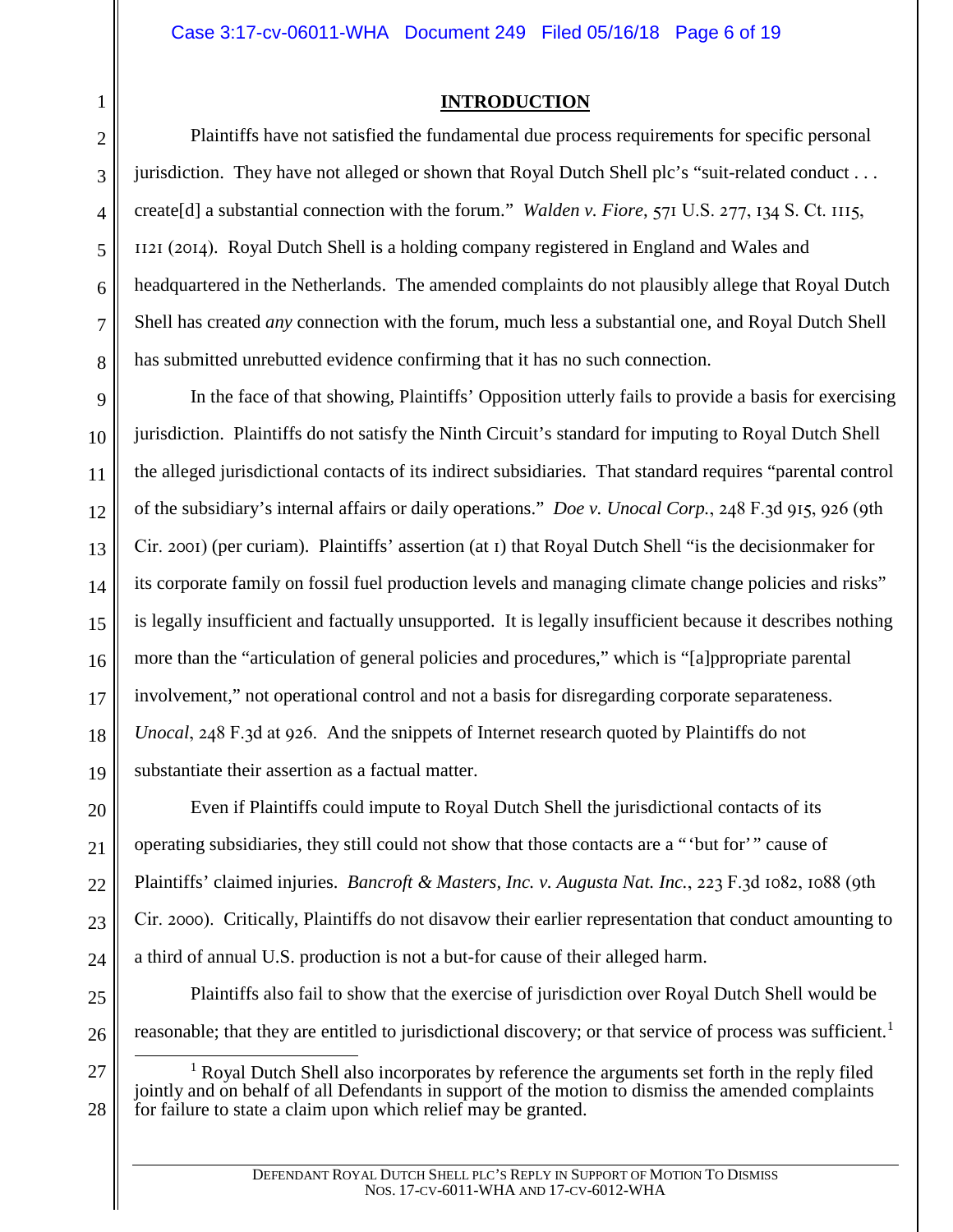1 2

3

## **ARGUMENT**

#### **I. Plaintiffs Fail To Establish Personal Jurisdiction Over Royal Dutch Shell**

Plaintiffs do not dispute that subjecting Royal Dutch Shell to general jurisdiction would violate due process. RDS Mot. 7-9. Accordingly, to establish personal jurisdiction, Plaintiffs must meet the test for specific jurisdiction. They must show (a) that Royal Dutch Shell created "a substantial connection with the forum," *Walden*, 134 S. Ct. at 1121; (b) that their claims "arise[] out of or relate[] to the defendant's forum-related activities," *Axiom Foods, Inc. v. Acerchem Int'l, Inc.*, 874 F.3d 1064, 1068 (9th Cir. 2017); and (c) that exercising jurisdiction would "be reasonable," *id.* Plaintiffs' Opposition confirms that those requirements are not satisfied here.

#### **A. Plaintiffs Have Not Shown That Royal Dutch Shell Created A Substantial Connection With The Forum**

**1.** Plaintiffs fail to identify any conduct of Royal Dutch Shell that created "a substantial connection with the forum." *Walden*, 134 S. Ct. at 1121. The gravamen of the amended complaints is that Defendants' "*production* of fossil fuels" (*e.g.*, FAC ¶ 10 (emphasis added)) has allegedly caused a public nuisance. Plaintiffs fail to dispute Royal Dutch Shell's evidentiary showing that, as a holding company, it "does not produce, transport, market or sell fossil fuels." Szymanski Decl. [9].

Plaintiffs attempt to impute the alleged production activities of Royal Dutch Shell's indirect subsidiaries to Royal Dutch Shell, yet they identify no basis upon which to do so. They fail even to acknowledge the "well established" "general rule" that "the presence of [a subsidiary] in a forum state may not be attributed to [a parent]." *Axiom Foods*, 874 F.3d at 1071. Nor do they make any effort to satisfy the Ninth Circuit's standard for imputing jurisdictional contacts on an alter ego theory. RDS Mot. 14-15. To establish specific jurisdiction on an agency theory, Plaintiffs must show, at a minimum, that Royal Dutch Shell has "the right to substantially control its subsidiary's activities." *Williams v. Yamaha Motor Co.*, 851 F.3d 1015, 1025 (9th Cir. 2017).

Plaintiffs' assertions (at 11-12) that Royal Dutch Shell "controls" decisions about the "level of companywide fossil fuels to produce" would not, even if true, suffice to show the requisite degree of control. The Ninth Circuit has explained that the "articulation of general policies and procedures" such as the decision to be in the oil and gas business, rather than selling toothbrushes — is the kind of "[a]ppropriate parental involvement" in a subsidiary's affairs that does not provide a basis for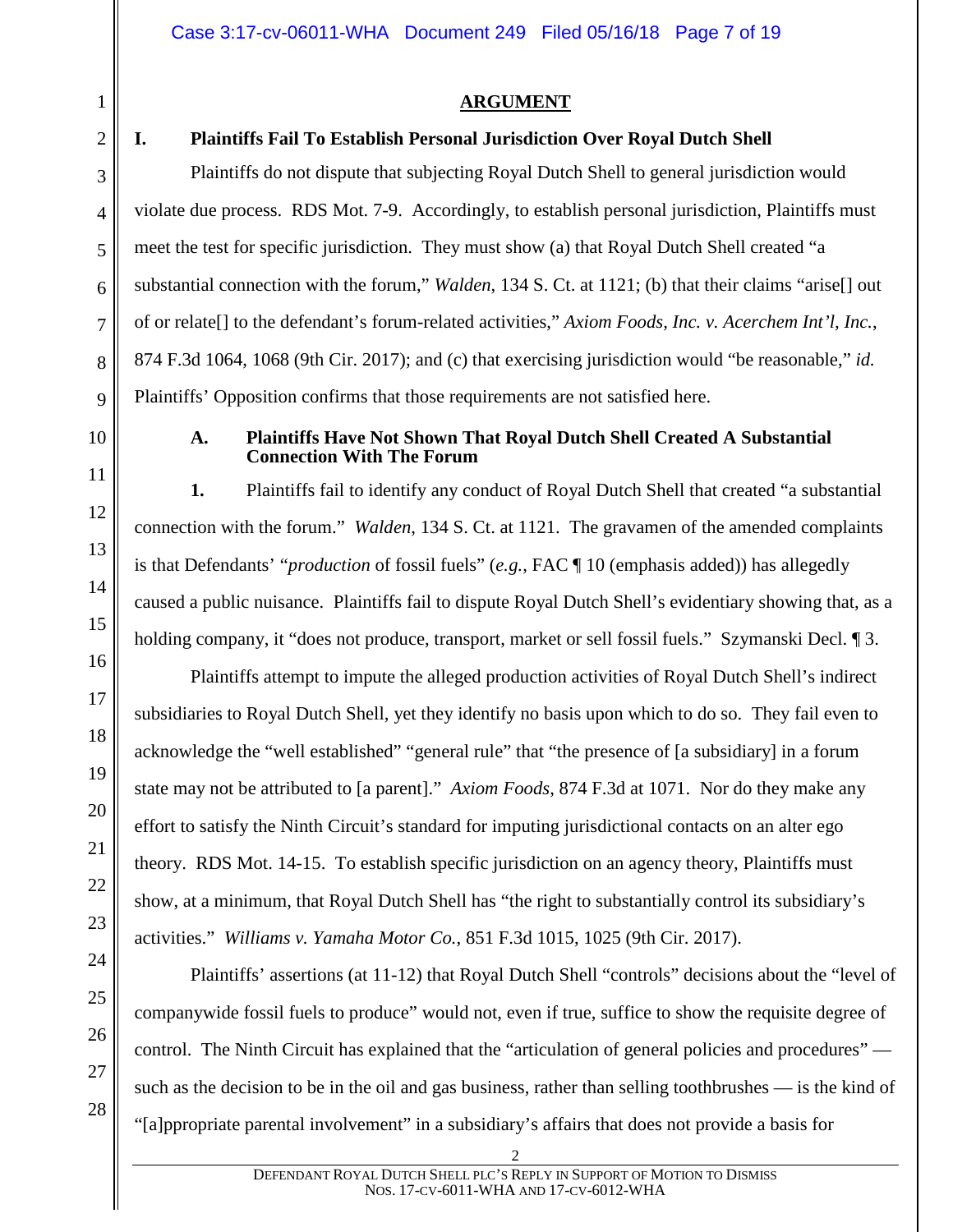#### Case 3:17-cv-06011-WHA Document 249 Filed 05/16/18 Page 8 of 19

1 2 3 4 5 6 7 imputing the subsidiary's jurisdictional contacts to the parent. *Unocal*, 248 F.3d at 926. Rather, "an agency relationship is typified by parental control of the subsidiary's internal affairs or daily operations." *Id.* (citing *Kramer Motors, Inc. v. British Leyland, Ltd.*, 628 F.2d 1175, 1177 (9th Cir. 1980) (per curiam)).<sup>2</sup> Plaintiffs' attempt (at 12 n.39) to distinguish *Unocal* as "discussing attribution under *general* jurisdiction" fails because, in *Williams*, the Ninth Circuit pointed to *Unocal* as articulating the minimum standard that would be necessary to establish specific jurisdiction on an agency theory. *See Williams*, 851 F.3d at 1025.

8 9 10 11 12 13 14 15 16 17 *Insolia v. Philip Morris Inc.*, 31 F. Supp. 2d 660 (W.D. Wis. 1998), cited in Royal Dutch Shell's motion (at 12 n.7), illustrates the legal insufficiency of Plaintiffs' policy-control theory. There, as here, the plaintiffs alleged that the defendants' products (there, cigarettes; here, fossil fuels) were themselves a basis for liability, and the plaintiffs sought to establish personal jurisdiction over the parent tobacco corporation based on its subsidiary's sales of cigarettes in the forum. The record showed that the parent corporation "issued a policy directive" containing "specific guidelines" ranging from "domestic and international sales targets to management and product quality objectives." *Id.* at 665. The court held that such evidence was insufficient to establish either general or specific jurisdiction because, among other deficiencies, the plaintiffs had not shown that the parent had "responsibility for the daily operations" of the subsidiary. *Id.* at 670; *see id.* at 672.<sup>3</sup>

<sup>18</sup>

<sup>19</sup> <sup>2</sup> In *Kramer*, the Ninth Circuit refused to exercise personal jurisdiction on an agency theory where the parent company "had general executive responsibility for the operation of [the subsidiary], and reviewed and approved its major policy decisions," and where "[e]xecutives of [the parent] work[ed] closely with executives of [the subsidiary] on pricing of vehicles for the United States market and sometimes travel[ed] to the United States for talks on pricing." 628 F.2d at 1177.

<sup>21</sup> 22 23 24 25 26 <sup>3</sup> Plaintiffs ignore (at 12 n.40) the quoted portions of *Insolia*, and they offer no persuasive distinction between the related cases before the Court and the four other cases Royal Dutch Shell cited in its motion that rejected personal jurisdiction in the tobacco context. *See United States v. Philip Morris Inc.*, 116 F. Supp. 2d 116, 120, 123-24, 130 (D.D.C. 2000) (holding that parent was "merely acting in its role as a holding company" when making corporate policy decisions); *id.* at 127 & n.12, 128-29 (rejecting argument that parent was subject to personal jurisdiction for its own actions, including making policy statements); *State v. American Tobacco Co.*, 707 So. 2d 851, 856 (Fla. Dist. Ct. App. 1998) (parent "company's policy statements which established goals for its subsidiaries" not sufficient for "agency relationship"); *Lyons v. Philip Morris Inc.*, 225 F.3d 909, 915 (8th Cir. 2000) (no imputation where parent did not "control[]" subsidiaries' "day-to-day operations"); *Arch v. American Tobacco Co.*, 984 F. Supp. 830, 837 (E.D. Pa. 1997) (same).

<sup>27</sup> 28 Plaintiffs' attempts (at 12 & nn.39-40) to distinguish Royal Dutch Shell's other cases are equally unavailing. The court in *In re Western States Wholesale Nat. Gas Litig.*, 605 F. Supp. 2d 1118 (D. Nev. 2009), held that setting "overall limits" on the subsidiary's natural-gas trading was not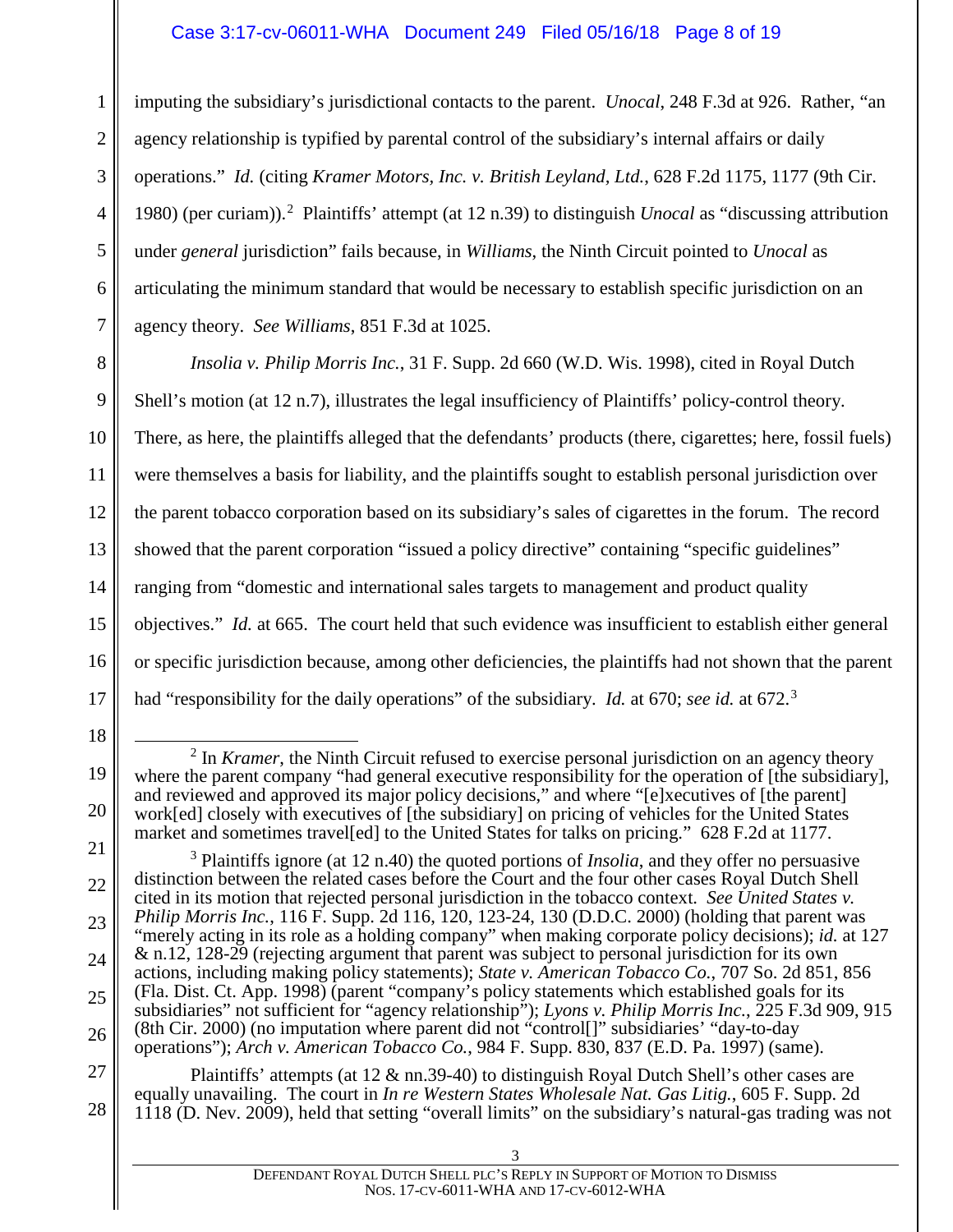#### Case 3:17-cv-06011-WHA Document 249 Filed 05/16/18 Page 9 of 19

1 2 3 4 5 6 7 8 9 10 11 12 **2.** Plaintiffs cite no case sustaining personal jurisdiction in analogous circumstances. They rely (at 10) on *Herring Networks, Inc. v. AT&T Services, Inc.*, 2016 WL 4055636 (C.D. Cal. July 25, 2016). But in that case the complaint contained concrete allegations — "uncontroverted by" the defendant's affidavits — that "the Chairman and CEO" of the parent company "authorized and instructed" two officers of the subsidiary to make specific allegedly fraudulent representations to the plaintiff. *Id.* at \*7. The court expressly distinguished those allegations (which sufficed to support personal jurisdiction) from allegations like those on which Plaintiffs rely here. The plaintiff's assertion that the parent company "set corporate policies for its subsidiaries" did "not support the exercise of specific personal jurisdiction," the court explained, because "plaintiff cannot establish that these acts were 'expressly aimed' at California, let alone plaintiff. Indeed, it does not appear that these acts were directed at *any* state in particular." *Id.* at \*6 n.3; *see Axiom Foods*, 874 F.3d at 1069 (discussing requirement that defendant's conduct have been "expressly aimed at the forum").

13 15 16 17 Plaintiffs also quote (at 12) the statement in *United States v. Bestfoods*, 524 U.S. 51 (1998), that a parent can be "directly liable for its own actions." *Id.* at 65. But they ignore the Court's more on-point explanation that conduct such as "monitoring of the subsidiary's performance, supervision of the subsidiary's finance and capital budget decisions, and articulation of general policies and procedures" does not support such direct liability. *Id.* at 72.<sup>4</sup>

18

14

**3.** In addition to being legally insufficient, the factual premise of Plaintiffs' argument is

19

20

21

 $\overline{a}$ a basis for imputation because the parent did not dictate "*daily decisions* regarding whether, when, to whom, in what volume, or at what price" to sell natural gas (Plaintiffs omit the italicized language).

*Id.* at 1137-38; *see Jazini v. Nissan Motor Co.*, 148 F.3d 181, 185 (2d Cir. 1998) (rejecting

22 23 imputation based on references in annual report to "a truly global company"). Plaintiffs ignore *Sonora Diamond Corp. v. Super. Ct.*, 99 Cal. Rptr. 2d 824 (Ct. App. 2000), in which the California Court of Appeal explained that agency requires proof that the parent "moved beyond the establishment of general policy and direction for the subsidiary and in effect [took] over performance

of the subsidiary's *day-to-day* operations in carrying out that policy." *Id.* at 839.

24 25 26 27 28 <sup>4</sup> Plaintiffs' other authorities (at 10-11) are off point. *See J. McIntyre Machinery, Ltd. v. Nicastro*, 564 U.S. 873, 882 (2011) (plurality op.) (stating that "[t]he defendant's transmission of goods permits the exercise of jurisdiction only where the defendant can be said to have targeted the forum"; no discussion of jurisdiction over foreign holding companies that do not themselves transmit goods); *Myers v. Bennett Law Offices*, 238 F.3d 1068, 1071, 1073 (9th Cir. 2001) (law firm subject to personal jurisdiction based on actions of its paralegal); *Weaver v. Johnson & Johnson*, 2016 WL 1668749, at \*5 (S.D. Cal. 2016) (recognizing that a plaintiff bears "the burden to prove that the defendant directed its [subsidiary] agents . . . to take action in California").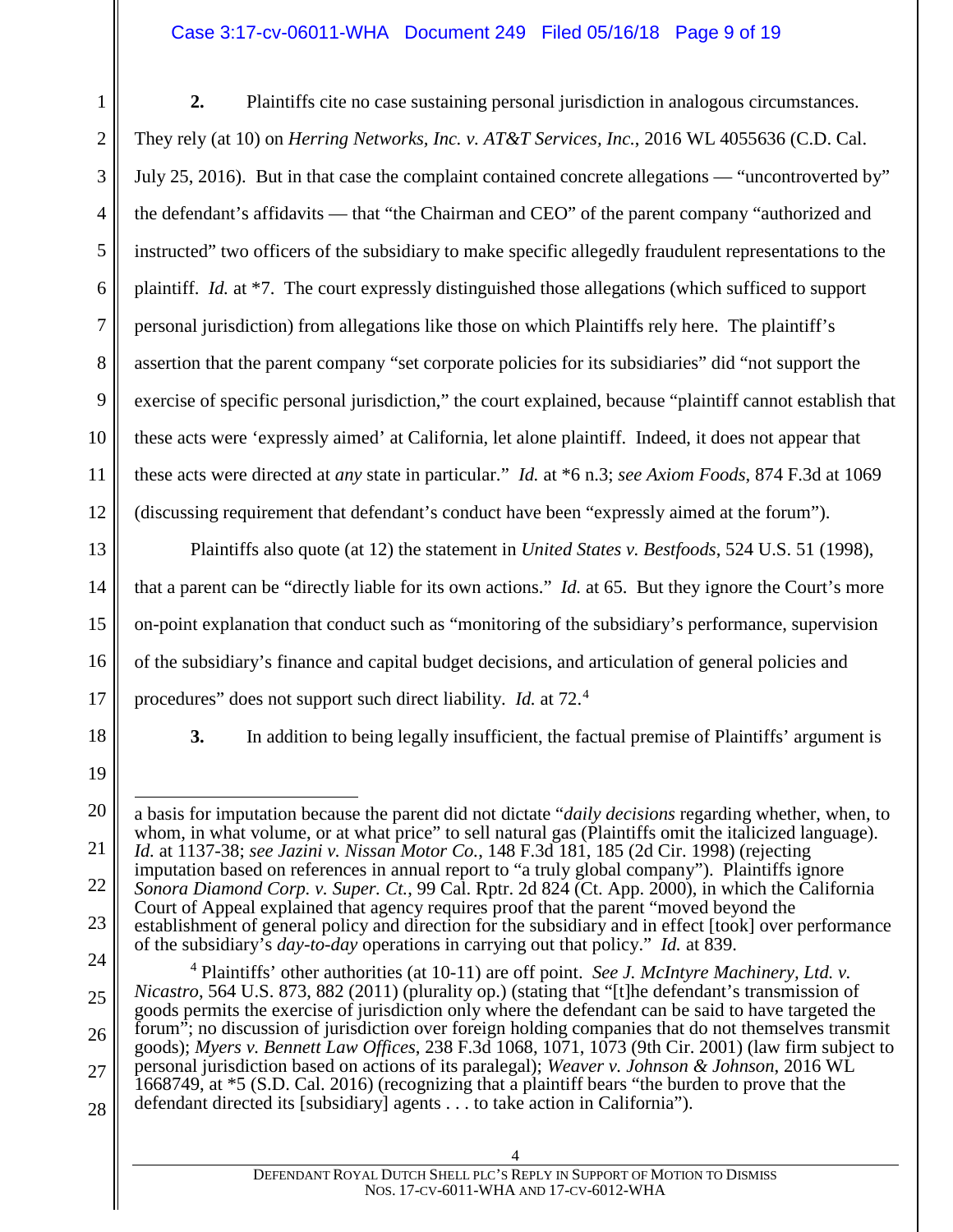#### Case 3:17-cv-06011-WHA Document 249 Filed 05/16/18 Page 10 of 19

unsubstantiated. Plaintiffs' nearly verbatim reproduction of the amended complaints' allegations (at 6-9) is insufficient for two reasons. First, as explained in Royal Dutch Shell's motion, even if taken as true, those allegations do not plausibly show that Royal Dutch Shell itself created a substantial connection to the forum. Second, in resolving a motion to dismiss for lack of personal jurisdiction, the Court "may not assume the truth of allegations in a pleading which are contradicted by affidavit." *Data Disc, Inc. v. Systems Tech. Assocs., Inc.*, 557 F.2d 1280, 1284 (9th Cir. 1977); *see* RDS Mot. 6. Royal Dutch Shell submitted an unrebutted declaration from its General Counsel and Secretary demonstrating (a) that Royal Dutch Shell itself does not conduct any of the activities alleged in the amended complaints and (b) that indirect subsidiaries of Royal Dutch Shell that operate in California and elsewhere in the United States are not its agents. *See* Szymanski Decl. ¶¶ 18-29.

Plaintiffs also discuss (at 1-6) a handful of additional sources, none of which supports the assertion (at 11) that Royal Dutch Shell sets a "level of companywide fossil fuels to produce."

13 14 15 16 17 18 19 20 21 22 23 *First*, Plaintiffs misconstrue (at 2) the reporting of group-wide production figures in Royal Dutch Shell's annual report as "only refer[ring] to Shell the parent company." As the report explains, the term "our" refers to "the Company *and its subsidiaries*," meaning that the phrase "our production" reports aggregate production figures for the operating subsidiaries in the Shell group. Berman Decl., Ex. 1, at 5. The *Insolia* court explained that "[r]eferences to tobacco products produced by [the parent] and 'the Group' in documents created by [the parent] are not concessions that [the parent] manufacturers cigarettes." 31 F. Supp. 2d at 663. Likewise, the statements in Royal Dutch Shell's annual report are not concessions that Royal Dutch Shell produces fossil fuels; they are instead statements about the aggregate production activities of operating subsidiaries. *See Moody v. Charming Shoppes of Delaware, Inc.*, 2008 WL 2128955, at \*7 (N.D. Cal. May 20, 2008) (parent's "reporting on its subsidiaries' financial results" does not undermine corporate separateness).

*Second*, Plaintiffs cite (at 2) testimony from a different lawsuit for the proposition that Royal Dutch Shell's board approved a plan to spend \$7 billion exploring for oil near Alaska. But approval of a subsidiary's major investment neither undermines corporate separateness, *see Unocal*, 248 F.3d at 927-28, nor shows that Royal Dutch Shell sets "companywide levels" of production, Opp. 12.

28

27

24

25

26

1

2

3

4

5

6

7

8

9

10

11

12

*Third*, Plaintiffs cite (at 3) Royal Dutch Shell's announced "ambition" to reduce the net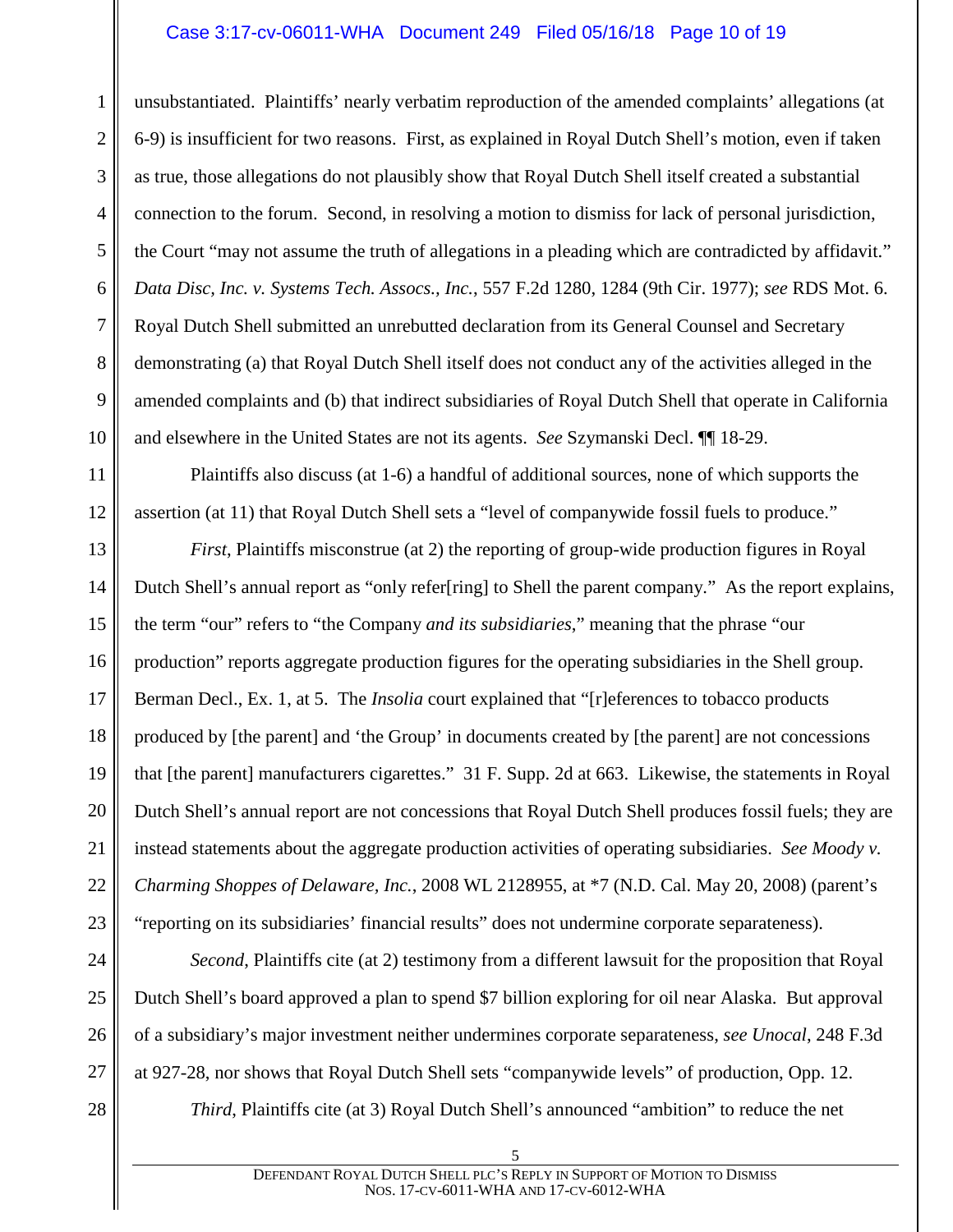#### Case 3:17-cv-06011-WHA Document 249 Filed 05/16/18 Page 11 of 19

carbon footprint of the Shell group's products by around half by 2050. An "ambition" is not a mandate, and in any event, that is the kind of long-term, broad policy setting that is consistent with the ordinary parent-subsidiary relationship under *Unocal*. Similarly, Plaintiffs' quotations (at 5-6) from Royal Dutch Shell's report to the Carbon Disclosure Project reflect what Royal Dutch Shell already demonstrated in its declaration: Royal Dutch Shell identifies broadly what risks may be applicable to the Shell group of companies as a whole, including climate change, and individual subsidiaries are responsible for managing those risks at an operational level. *See* Syzmanski Decl. ¶¶ 15-16. That is neither "absurd" nor "interesting news to Shell's shareholders." Opp. 11. Instead, it is "consistent" with Royal Dutch Shell's status as a parent company. *Unocal*, 248 F.3d at 926.

*Fourth*, Plaintiffs quote (at 3-4) from a document discussing climate science that purports to have been produced by a subsidiary in the Shell group. Plaintiffs identify nothing in that document supporting their assertion (at 3) that it "point[s] to" Royal Dutch Shell "as the entity that controls production and climate decisions." Royal Dutch Shell was not even the parent corporation of the Shell group when that 1988 document was created. *See* Szymanski Decl. ¶ 6.

*Fifth*, Plaintiffs cite (at 6) press statements about whether regulatory responses to climate change will render some oil and gas reserves held by Royal Dutch Shell subsidiaries uneconomical to develop (so-called "stranded assets"). The fact that a publicly traded parent corporation would engage with investor inquiries regarding the value of assets held by its subsidiaries provides no basis for attributing those subsidiaries' activities to the parent. *See Moody*, 2008 WL 2128955, at \*7.

#### **B. Plaintiffs' Claims Do Not Arise From The Contacts Alleged In The Complaints**

27 28 Even if Plaintiffs could impute all of the conduct of Royal Dutch Shell's operating subsidiaries to Royal Dutch Shell — and they cannot, as explained above — they still would fall short of making a prima facie showing of specific jurisdiction. That is because they cannot show that their claims "aris[e] out of or relat[e] to" the imputed forum contacts. *Bristol-Myers Squibb Co. v. Superior Court*, 137 S. Ct. 1773, 1780 (2017); *see* RDS Mot. 15-16. Courts in this Circuit "measure this requirement in terms of 'but for' causation." *Bancroft & Masters*, 223 F.3d at 1088. Thus, "[t]he proper inquiry" is "whether Plaintiffs' alleged injuries would have occurred 'but for'" the defendant's activities in the forum*. Harter v. Ascension Health*, 2018 WL 496911, at \*5 (D. Ariz.

1

2

3

4

5

6

7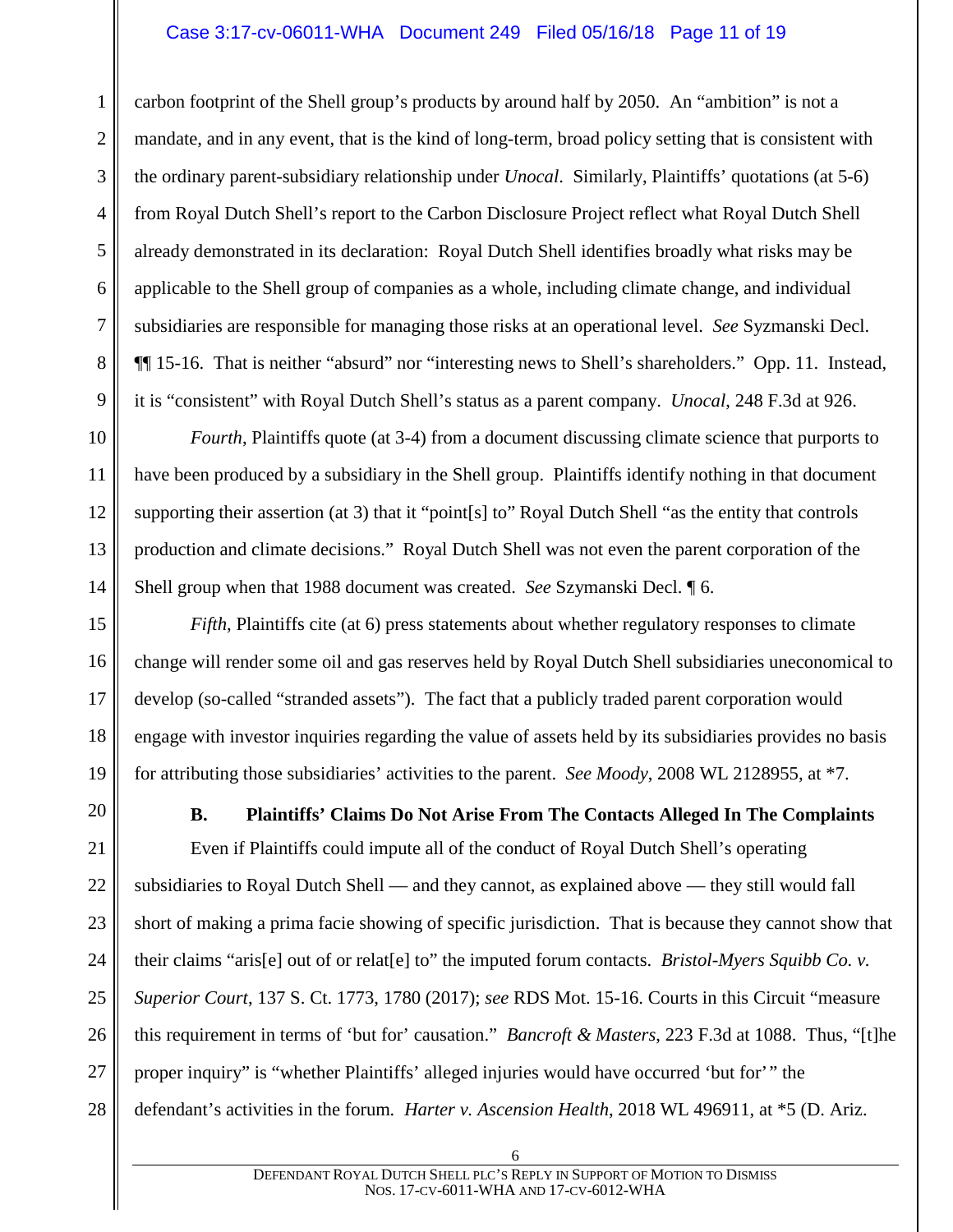Jan. 22, 2018). "For specific jurisdiction to exist, the answer must be 'no.'" *Id.*

In briefing on the motion to remand, Plaintiffs conceded that the alleged contacts supposedly attributable to Royal Dutch Shell are *not* a but-for cause of global climate change and their alleged injuries. Plaintiffs disclaimed any possibility that activities on the Outer Continental Shelf, which yield as much as one-third of oil and gas production in the United States in some years, might constitute a but-for cause of the rising sea levels and other phenomena that supposedly give rise to their claims. RDS Mot. 16. Plaintiffs do not assert that Royal Dutch Shell is responsible for a greater portion of U.S. production; nor have they attempted to disavow their concession. Instead, Plaintiffs state (Opp. 15) that they have been "consistent" in acknowledging that their "claims are not dependent on any one subset of defendants' fossil fuel production activities" (apparently including any one defendant's activities) "but stem from all of the conduct." Whatever its perceived litigation benefit in other contexts, Plaintiffs' theory precludes specific jurisdiction over Royal Dutch Shell.

13 14 15 16 17 18 19 20 21 22 23 24 25 Plaintiffs fail in their attempt (at 13-17) to show that the Ninth Circuit's express requirement of but-for causation does not really mean but-for causation. They quote (at 13) *Learjet, Inc. v. Oneok, Inc.*, 715 F.3d 716, 742 (9th Cir. 2013), for the proposition that but-for causation requires "'a direct nexus'" between the defendant's forum contacts and the plaintiff's injuries and imply that "a direct nexus" means something less than but-for causation. But *Learjet* was in turn quoting *Fireman's Fund Ins. Co. v. Nat'l Bank of Cooperatives*, 103 F.3d 888, 894 (9th Cir. 1996), and there the Ninth Circuit equated "a direct nexus" with but-for causation: "*Absent [defendant's] Californiarelated activities*, [plaintiffs] would have no reason to pursue declaratory relief. Unquestionably, the requisite nexus exists." *Id.* (emphasis added). *Learjet* itself likewise articulated "a direct nexus" in terms of but-for causation. The Ninth Circuit explained that "[t]here is no question that the [plaintiffs'] state antitrust claims arise out of the [defendants']" forum activities because the plaintiffs plausibly alleged that they "paid higher prices for natural gas *than they otherwise would have paid if the defendants' conspiracy had not existed*." *Learjet*, 715 F.3d at 742 & n.23 (emphasis added).

26 27 28 For much the same reason, Plaintiffs err in relying (at 13 & n.41) on *California Brewing Co. v. 3 Daughters Brewing LLC*, 2016 WL 1573399, at \*6 (E.D. Cal. Apr. 19, 2016), *Adidas Am., Inc. v. Cougar Sport, Inc.*, 169 F. Supp. 3d 1079, 1085, 1092-93 (D. Or. 2016), and *Elec. Recyclers Int'l,* 

1

2

3

4

5

6

7

8

9

10

11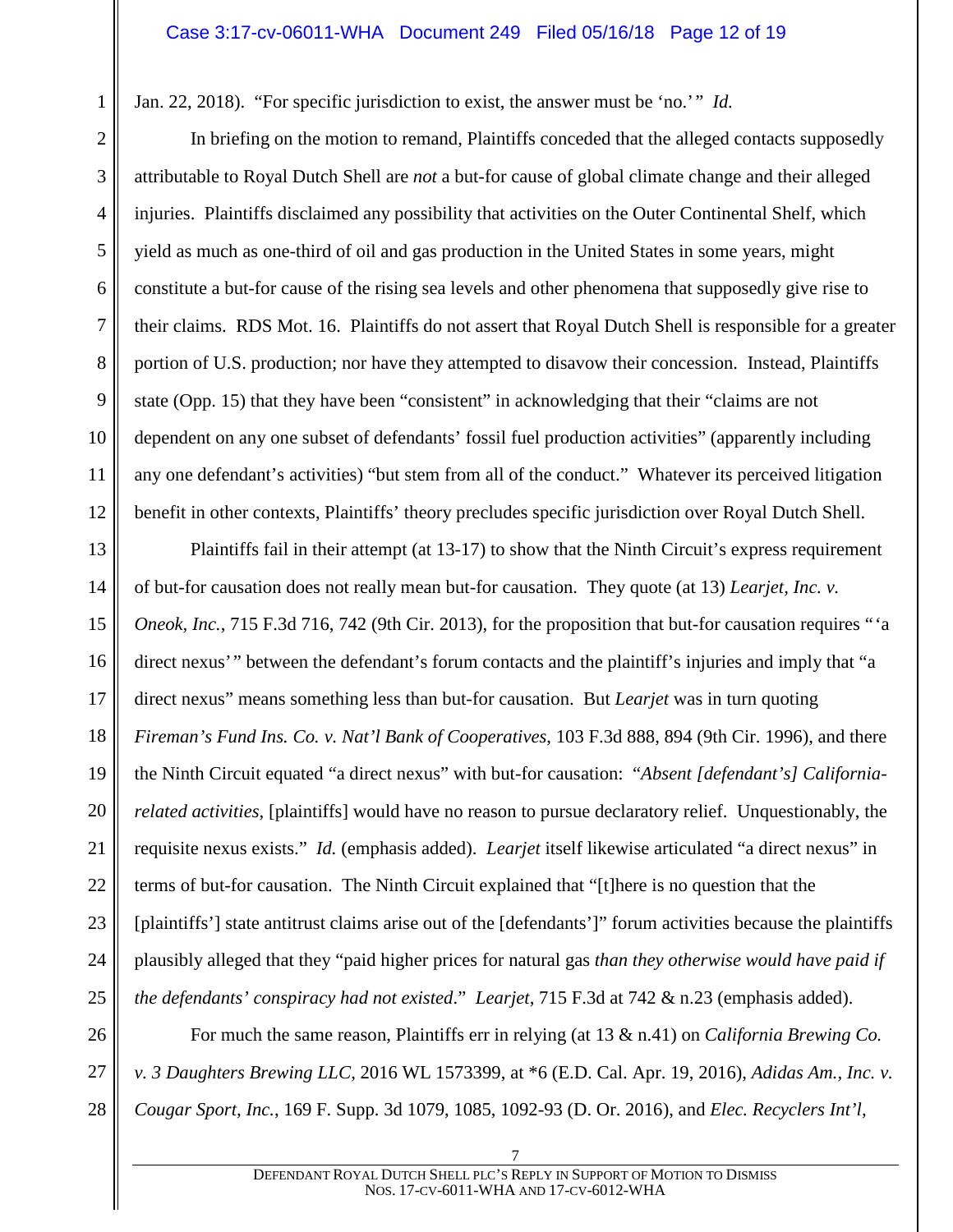1 2 3 4 5 6 7 8 9 10 11 *Inc. v. Calbag Metals Co.*, 2015 WL 1529490, at \*4 (E.D. Cal. Apr. 2, 2015), for the proposition that some district courts have not applied the but-for test "stringently." In each of those cases, the court applied a but-for analysis. In *California Brewing*, the court concluded that "Plaintiff's injury would not have occurred *but for* defendants' contacts with California." 2016 WL 1573399, at \*6 (emphasis added). In *Adidas*, a trademark case, the plaintiff alleged that the defendant's infringing sales had resulted in a "diversion of [] potential customers," and the court concluded that "there is evidence in the record that [the defendant] sold its allegedly infringing merchandise to customers located in [the forum]." "Thus, [the plaintiff's] claims arise out of [the defendant's] forum-related contacts." 169 F. Supp. 3d at 1093. And in *Elec. Recyclers*, the court concluded that "[h]ad [the defendant] not made any offer, had the parties not agreed at all, and had [the defendant's] contacts with [the plaintiff] not been made, [the plaintiff] would have had no cause to file its complaint." 2015 WL 1529490, at \*4.

12 13 14 15 16 17 18 19 Plaintiffs also mischaracterize the issue, asserting (at 13) that "Shell argues that the Cities cannot satisfy [the but-for] requirement because Shell's production, sales and promotion of fossil fuels in California did not by themselves cause *all* of the Cities' injuries." But the question is not *how much* of Plaintiffs' alleged injuries were caused by conduct allegedly attributable to Royal Dutch Shell. The question is whether conduct allegedly attributable to Royal Dutch Shell was a but-for cause of those injuries *at all*. Plaintiffs never explain how they can establish an affirmative answer to that question consistent with their representation that conduct amounting to one-third of U.S. production annually is not a but-for cause of their alleged injuries. 5

<sup>20</sup>

<sup>21</sup> 22 23 24 25 26 27 28  $<sup>5</sup>$  Moreover, none of the cases Plaintiffs cite (at 14) suggests that specific jurisdiction can exist</sup> without a but-for connection between the defendant's contacts and the plaintiff's injuries. In *Keeton*, the defendant's libelous publication in the forum was undoubtedly the but-for cause of the plaintiff's injury in the forum, and the only issue was whether plaintiff could sue there when she had suffered greater injury elsewhere. *See* 465 U.S. at 776, 780. Similarly, in *Dubose*, the court "conclude[d] that [plaintiff's] injuries would not have occurred but for [the defendants'] contacts with California," and the only issue was whether plaintiff could sue there when specific jurisdiction might also exist in some other forum. 2017 WL 2775034, at \* 3-4. In *Shute*, the plaintiffs bought a ticket for a cruise after seeing the operator's advertisements in the forum. 897 F.2d at 379, 386. They sued for negligence after a slip-and-fall on deck, and in holding that there was personal jurisdiction, the Ninth Circuit concluded that "[i]n the absence of [the cruise operator's] activity [in the forum], the [plaintiffs] would not have taken the cruise, and [the] injury would not have occurred." *Id.* at 386. In *Wilden*, the plaintiff sued for patent infringement, and the defendant contested personal jurisdiction on the ground that it had not actually sold the allegedly infringing products in California. 1991 WL 280844, at \*1-3. In rejecting that argument, the court explained that the defendant "solicited business in California by purchasing a trade-show booth, advertising in nationwide trade journals, and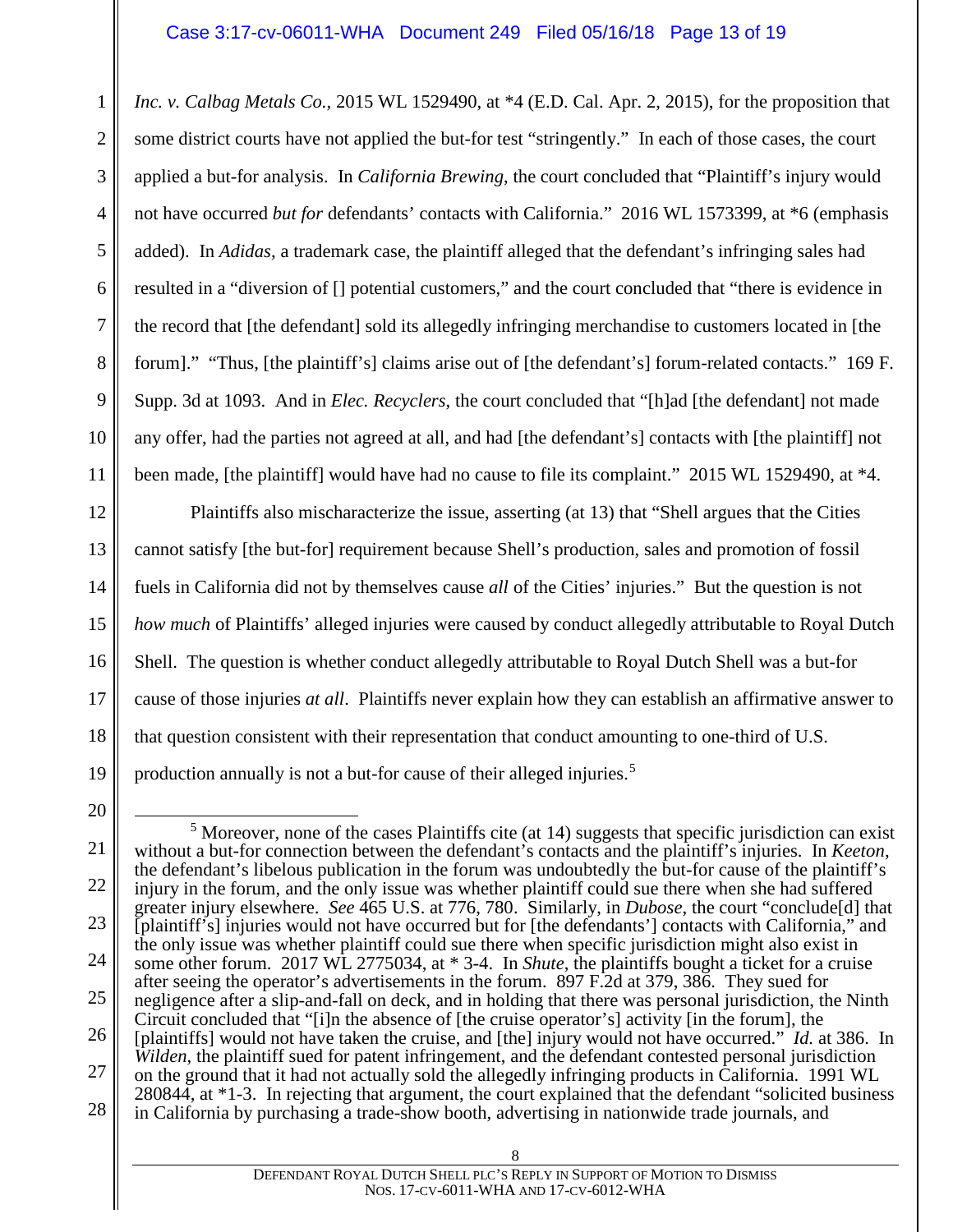Plaintiffs finally resort to the argument (at 16) that in nuisance cases it is enough to show that the defendant somehow contributed to the condition. But Plaintiffs' reliance on cases involving localized actions resulting in localized pollution causing localized injuries does not satisfy the due process requirements for asserting specific jurisdiction over a foreign defendant based on its alleged contribution (along with millions of others) to a global phenomenon. Moreover, "liability is not to be conflated with amenability to suit in a particular forum," because "[p]ersonal jurisdiction has constitutional dimensions." *AT&T v. Compagnie Bruxelles Lambert*, 94 F.3d 586 (9th Cir. 1996).<sup>6</sup> The constitutional inquiry is whether Plaintiffs' putative injuries would not have occurred but for the forum activities allegedly attributable to Royal Dutch Shell. Plaintiffs have not met that standard.

1

2

3

4

5

6

7

8

9

10

11

12

13

14

15

## **C. Exercising Jurisdiction Over Royal Dutch Shell Would Be Unreasonable**

In all events, it would be unreasonable to exercise specific jurisdiction over Royal Dutch Shell in these cases. As in *Glencore Grain*, "[e]ven a cursory glance at the factors" the Ninth Circuit considers "reveals the unreasonableness of exercising jurisdiction in this case." 284 F.3d at 1125; *see* RDS Mot. 16*.* Plaintiffs' contrary argument rests on the premise that "Shell purposefully engaged in conduct in California," Opp. 17, an assertion that is baseless for the reasons explained above.

16 17 18 19 20 21 Plaintiffs seek (at 17) to dismiss *Glencore Grain* as a case about general rather than specific jurisdiction. But the reasonableness inquiry has not been applied differently in those contexts. *See Cargnani v. Pewag Austria G.m.b.H.*, 2007 WL 415992, at \*5 n.4 (E.D. Cal. 2007) ("[T]he reasonableness inquiry for specific jurisdiction parallels the same inquiry into reasonableness in assessing general jurisdiction."); *see also Met. Life Ins. Co. v. Robertson-Ceco Corp.*, 84 F.3d 560, 573 (2d Cir. 1996) ("[W]e see no basis for distinguishing between general and specific jurisdiction

22 23 24 25 26 27  $\overline{a}$ maintaining a nationwide toll-free number for its customers. [Defendant's] solicitation resulted in the sale of [the allegedly infringing products] to California distributors." *Id.* at 3. In *Mavrix v. Brand Technologies*, 647 F.3d 1218 (9th Cir. 2011), a copyright case, the court held that there was specific jurisdiction only after concluding that "a significant number of Californians would have bought publications . . . in order to see the photos" but for the defendants' infringing posts on a website. *Id.* at 1231-32. The court reasoned that "[b]ecause [defendant's] actions destroyed this California-based value, a jurisdictionally significant amount of [plaintiff's] economic harm took place in California." *Id.* Likewise, in *Hendricks v. New Video Channel America*, 2015 WL 3616983, at \*7 & n.11 (C.D. Cal. June 8, 2015), another copyright case, the court concluded that specific jurisdiction exists where "the defendant's contacts in the forum injured the plaintiff as alleged in plaintiff's claim." *Id.*

28 <sup>6</sup> Additionally, as explained in Part II.C of Defendants' reply in support of the joint motion to dismiss for failure to state a claim, Plaintiffs misstate the substantive causation standard as well.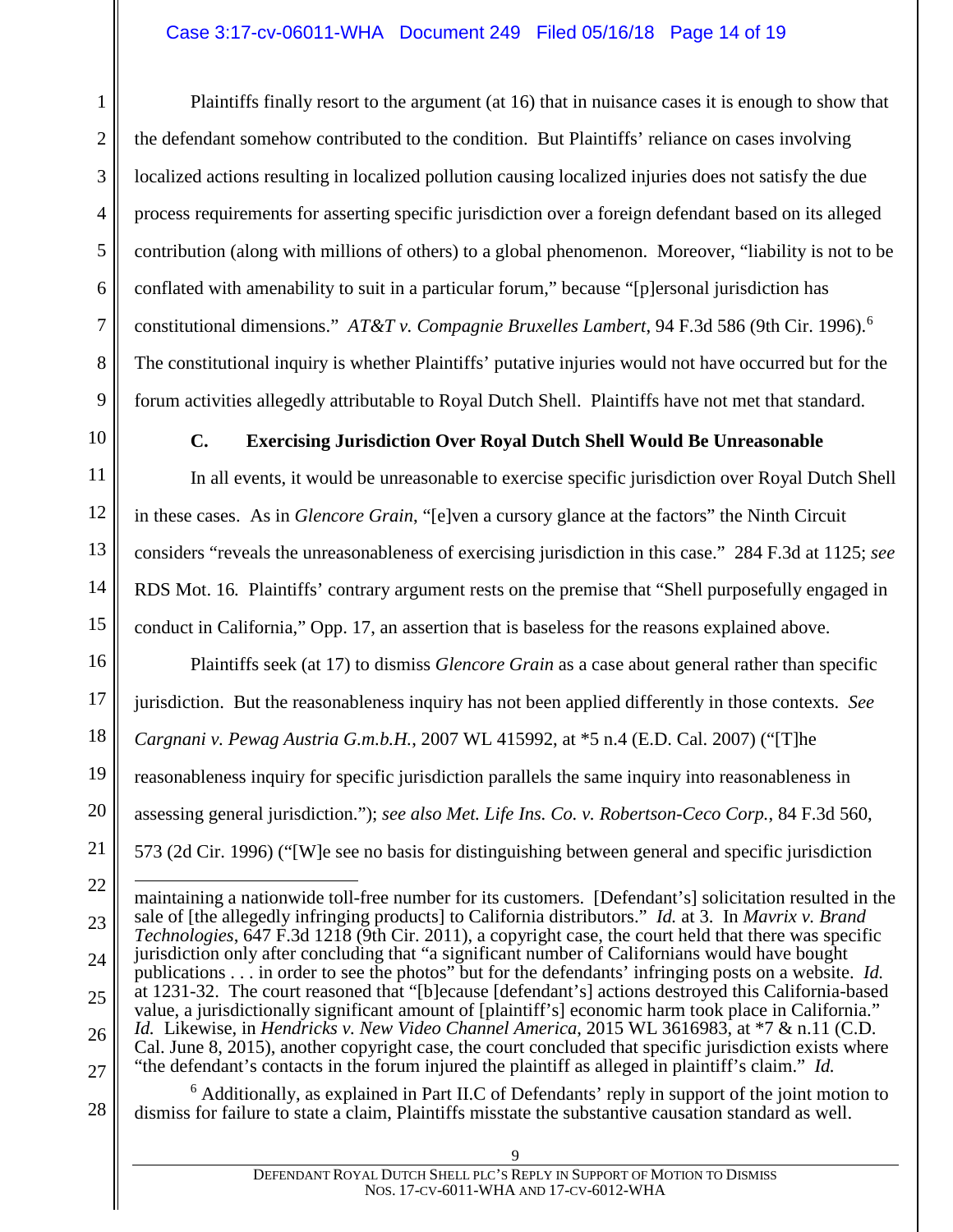cases for the purposes of the reasonableness inquiry.").<sup>7</sup> Indeed, in *Glencore Grain* itself, the Ninth Circuit rejected both specific and general jurisdiction and then concluded that it would be unreasonable to exercise jurisdiction over the defendant, without any suggestion that the reasonableness standard differed depending on the type of jurisdiction. *See* 284 F.3d at 1123-1126.

Plaintiffs cite no case finding a comparable assertion of jurisdiction to be reasonable. In *Richmond Techs.*, the court concluded that specific jurisdiction was appropriate "[g]iven the degree of purposeful interjection required in starting a company in California," 2011 WL 2607158, at \*7, a consideration not present here. And in *Stablization Techs.*, the defendant was a domestic corporation whose employees had arranged meetings in the forum, 2017 WL 1838955, at \*4-5, which makes it unlike Royal Dutch Shell, a foreign holding company with no employees or operations in the forum.

## **D. Plaintiffs Are Not Entitled To Jurisdictional Discovery**

Plaintiffs' passing request for jurisdiction discovery fails to carry their "burden to allege in the complaint or an affidavit what evidence [they] believe[] could be obtained through jurisdictional discovery that would properly permit the exercise of personal jurisdiction." *Harter*, 2018 WL 496911, at \*6; *see id.* (denying discovery where plaintiffs had "generally assert[ed] that jurisdictional discovery" would be appropriate without specifically "indicat[ing] what evidence they believe could be obtained that would show jurisdiction is proper"); *Arizona School Risk Retention Trust, Inc. v. NMTC, Inc.*, 169 F. Supp. 3d 931, 942-43 (D. Ariz. 2016) (denying discovery where plaintiff failed to identify specifically what evidence might be obtained); RDS Mot. 18 & n.11 (citing cases).<sup>8</sup>

1

2

 $<sup>7</sup>$  The Supreme Court has more recently instructed that the reasonableness inquiry is intended</sup> to operate as a "check" on the exercise of specific rather than general jurisdiction, without suggesting any error in the way that standard had been applied in cases such as *Glencore Grain*. *See Daimler*, 571 U.S. at 139 n.20; *Ranza*, 793 F.3d at 1070 n.3.

<sup>8</sup> Plaintiffs cite (at 19) no comparable case ordering jurisdictional discovery. *Laub v. Dep't of Interior*, 342 F.3d 1080 (9th Cir. 2003), involved subject-matter jurisdiction, not personal jurisdiction. In *Illumina, Inc. v. Qiagen NV*, 2016 WL 3902541, at \*4-5 (N.D. Cal. July 19, 2016), this Court permitted jurisdictional discovery in part because of "too many factual disputes" and in

part because neither party had considered the possibility of personal jurisdiction under Fed. R. Civ. P. 4(k)(2). *Id.* Neither concern exists here; Plaintiffs have not even properly alleged facts supporting jurisdiction, let alone produced evidence disputing the key points in Royal Dutch Shell's declaration.

In *SA Luxury Expeditions LLC v. Latin America for Less LLC*, 2014 WL 6065838, at \*3 (N.D. Cal.) Nov. 12, 2014), this Court determined that jurisdictional discovery was needed because "plaintiff's

<sup>28</sup> opposition contains a lot of attorney argument lacking evidentiary support and defendant's declarations dodge the key issues with artful wording." *Id.* While Plaintiffs also rely "a lot of attorney argument lacking evidentiary support," Royal Dutch Shell's declaration addresses the key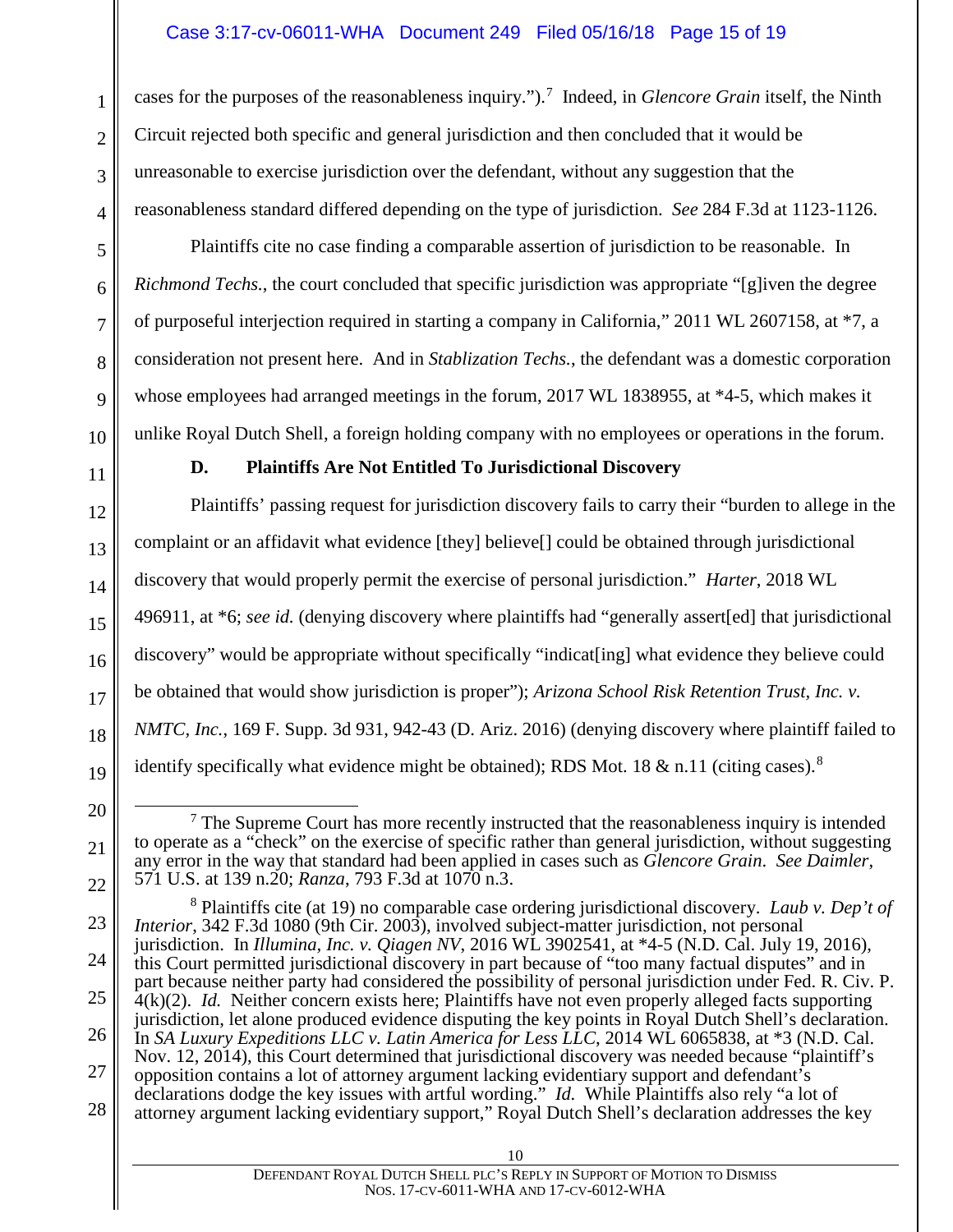1

2

3

4

5

6

7

# **II. Plaintiffs Fail To Establish Proper Service Of Process On Royal Dutch Shell**

Plaintiffs' Opposition does *not* argue that their purported service of process can be upheld under Corporations Code § 2110 and Code of Civil Procedure § 416.10(d). As Royal Dutch Shell has explained (RDS Mot. 19), these provisions apply only to a corporation that is "transacting intrastate business" in California (Cal. Corp. Code § 2100), and Plaintiffs do *not* contend (and could not contend) that Royal Dutch Shell conducts intrastate business in California. Plaintiffs instead rely exclusively on Code of Civil Procedure § 416.10(b), *see* Opp. 20, but this contention likewise fails.

8 9 10 11 12 13 14 15 16 17 18 19 20 21 22 Plaintiffs' purported service does not comply with § 416.10(b) because Plaintiffs have failed to carry their burden to show that Shell Oil Company is Royal Dutch Shell's "general manager" in California. As the term suggests, a "general *manager*" is a person who "perform[s] services *for*" the defendant by "providing it with the opportunity for 'regular contact with its customers and a channel for a continuous flow of business into the state,'" *Cosper v. Smith & Wesson Arms Co.*, 53 Cal. 2d 77, 84 (1959) (emphasis added), and who has "'*general direction and control of the business of the corporation* as distinguished from one who has the management only of a particular branch of the business,'" *Gen. Motors Corp. v. Super. Ct.*, 15 Cal. App. 3d 81, 86 (1971) (emphasis added). Plaintiffs have not presented any non-conclusory allegations, much less evidence, to show that Shell Oil Company performs such tasks, and has such authority, with respect to Royal Dutch Shell. Indeed, Plaintiffs do not even claim that Shell Oil Company conducts "oil and gas operations in California" (much less that it does so as "general manager" for Royal Dutch Shell); instead, they claim only that *other* unnamed "Shell subsidiaries have extensive oil and gas operations in California." (Opp. 21.) The unrebutted evidence establishes that Shell Oil Company does not qualify as Royal Dutch Shell's general manager in California. *See* Szymanski Decl., ¶¶ 7, 9.

23 24

25 26 involved a domestic subsidiary that sold or distributed products *manufactured by the foreign parent*,

thereby offering the *parent* a "'*channel for continuous flow of business into the state*.'" *Yamaha*

Plaintiffs' failure of proof on this score is confirmed by the very cases they cite. These cases

<sup>27</sup> 28  $\overline{a}$ issues; it does not "dodge" them. In *Macias v. Waste Mgmt. Holdings, Inc.*, 2014 WL 4793989, at \*3 (N.D. Cal. Sept. 25, 2014), this Court permitted jurisdictional discovery because the plaintiffs and defendants had submitted specific yet contradictory declarations, a circumstance not present here.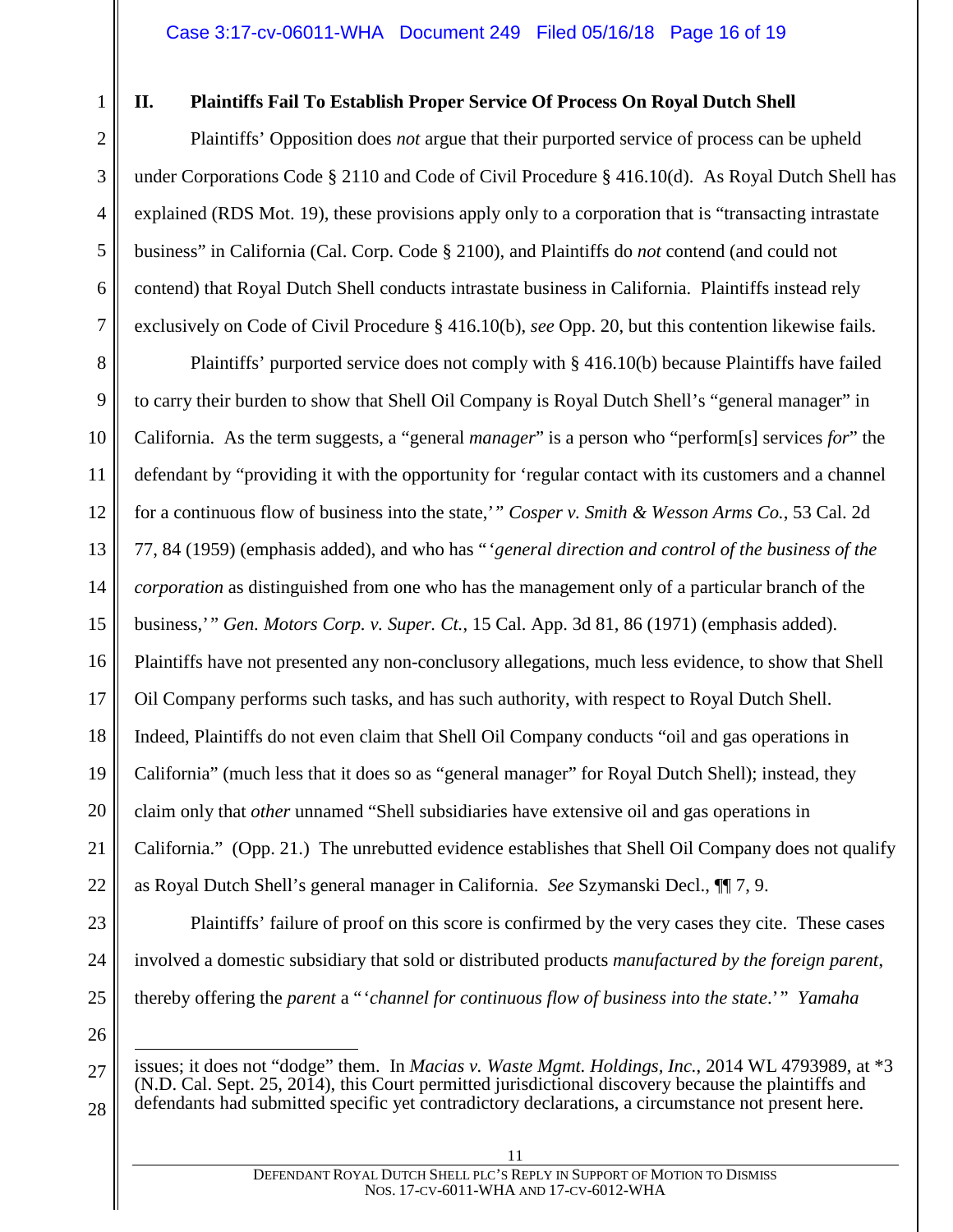#### Case 3:17-cv-06011-WHA Document 249 Filed 05/16/18 Page 17 of 19

1 2 3 4 5 6 7 8 9 10 *Motor Co. v. Super. Ct.*, 174 Cal. App. 4th 264, 273 n.9 (2009); *see id.* at 274 (subsidiary had an "exclusive arrangement to sell" parent's products in California, provided warranty services, testing, and marketing, and received complaints); *Khachatryan v. Toyota Motor Sales, U.S.A., Inc.*, 578 F. Supp. 2d 1224, 1227 (C.D. Cal. 2008) (subsidiary distributed parent's products in California); *Gray v. Mazda Motor of Am., Inc.*, 560 F. Supp. 2d 929, 930-31 (C.D. Cal. 2008) (same); *Hatami v. Kia Motors Am., Inc.*, 2008 WL 4748233, at \*3 (C.D. Cal. Oct. 29, 2008) (same); *Halo Elecs., Inc. v. Bel Fuse Inc.*, 2010 WL 2605195, at \*2 (N.D. Cal. June 28, 2010) (subsidiary acted as customer "liaison" for parent).<sup>9</sup> Plaintiffs cannot allege a similar relationship between Shell Oil Company and Royal Dutch Shell, because Royal Dutch Shell is a foreign holding company that does not manufacture anything. Szymanski Decl. ¶¶ 3, 7, 9, 29.

11 12 13 14 15 16 17 18 19 20 21 22 Finally, Plaintiffs argue that "general manager" should be "'liberally construed'" and that it suffices if "the subsidiary served is reasonably likely to apprise the corporate parent of the lawsuit." (Opp. 21-22.) But "a liberal construction of the statute does not permit [the Court] to disregard or enlarge the plain meaning of the statute," *In re Marriage of Stutz*, 126 Cal. App. 3d 1038, 1041 (1981), and Plaintiffs ignore the Legislature's explicit command that the person served be a "*manager*" and, indeed, a "*general* manager." Plaintiffs' argument also ignores settled case law holding that merely asserting a parent-subsidiary relationship is insufficient, *see U.S. ex rel. Miller v. Pub. Warehousing Co. KSC*, 636 F. App'x 947, 949 (9th Cir. 2016); *Thomas v. Takeda Pharm. USA,*  Inc., 2017 WL 2214956, at  $*5$  (E.D. Cal. May 19, 2017), as well as the cases cited above that discuss what it means to possess "general" authority to "manage" a parent company's business. And Plaintiffs' circular argument that service is valid because Royal Dutch Shell has appeared to contest it (Opp. 21-22) would read Fed. R. Civ. P. 12(b)(5) out of the federal rules.

#### **CONCLUSION**

The Court should grant Royal Dutch Shell's motion to dismiss with prejudice.

23

24

25

26

27

28

<sup>9</sup> These cases thus also refute Plaintiffs' oxymoronic notion (Opp. 19-20) that Royal Dutch Shell can somehow have a "general manager" in California even if it does not conduct business in California for the general manager to manage. Nothing in §416.10(b) endorses such a notion, and *Cosper* "is *still* binding." *Yamaha*, 174 Cal. App. 4th at 273 (emphasis in original).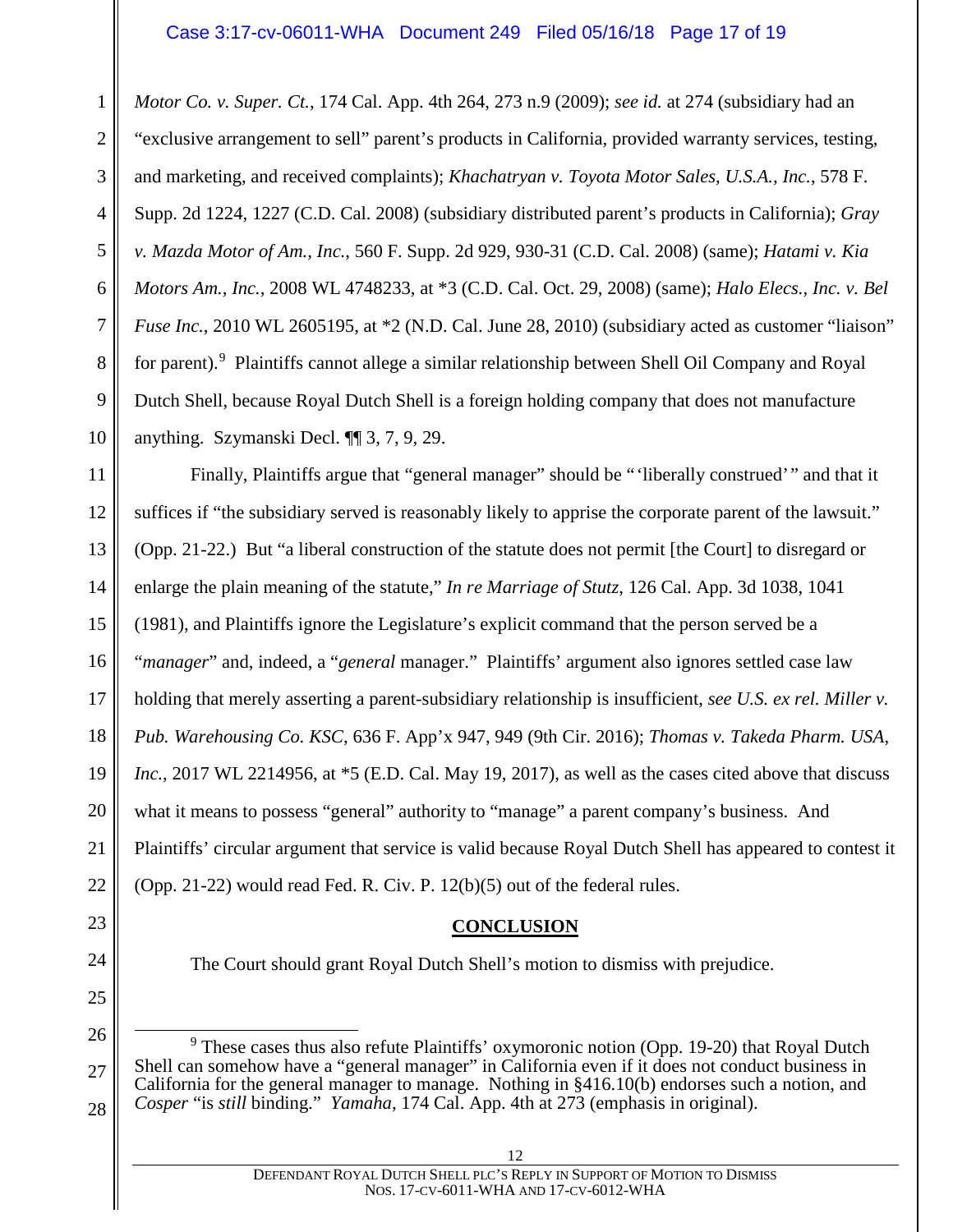# Case 3:17-cv-06011-WHA Document 249 Filed 05/16/18 Page 18 of 19

| 1              | Dated: May 16, 2018                                                           | Respectfully submitted,                                                                                           |
|----------------|-------------------------------------------------------------------------------|-------------------------------------------------------------------------------------------------------------------|
| $\overline{2}$ |                                                                               | By: /s/ Brendan J. Crimmins                                                                                       |
| 3              | Daniel P. Collins (SBN 139164)                                                | Jerome C. Roth (SBN 159483)                                                                                       |
| 4              | MUNGER, TOLLES & OLSON LLP<br>350 South Grand Avenue<br><b>Fiftieth Floor</b> | Elizabeth A. Kim (SBN 295277)<br>MUNGER, TOLLES & OLSON LLP<br>560 Mission Street                                 |
| 5              | Los Angeles, California 90071-3426<br>Telephone: (213) 683-9100               | <b>Twenty-Seventh Floor</b>                                                                                       |
| 6              | Facsimile: (213) 687-3702<br>E-mail: daniel.collins@mto.com                   | San Francisco, California 94105-2907<br>Telephone: (415) 512-4000                                                 |
| 7              |                                                                               | Facsimile: (415) 512-4077<br>E-mail: jerome.roth@mto.com<br>E-mail: elizabeth.kim@mto.com                         |
| 8              |                                                                               |                                                                                                                   |
| 9              |                                                                               | David C. Frederick (pro hac vice)<br>Brendan J. Crimmins (pro hac vice)<br>David K. Suska (pro hac vice)          |
| 10<br>11       |                                                                               | KELLOGG, HANSEN, TODD,<br>FIGEL & FREDERICK, P.L.L.C.                                                             |
| 12             |                                                                               | 1615 M Street, N.W., Suite 400<br>Washington, D.C. 20036<br>Telephone: (202) 326-7900                             |
| 13             |                                                                               | Facsimile: (202) 326-7999<br>E-mail: dfrederick@kellogghansen.com                                                 |
| 14             |                                                                               | E-mail: bcrimmins@kellogghansen.com<br>E-mail: dsuska@kellogghansen.com                                           |
| 15             |                                                                               | Attorneys for Defendant Royal Dutch Shell plc                                                                     |
| 16             |                                                                               |                                                                                                                   |
| 17             |                                                                               |                                                                                                                   |
| 18             |                                                                               |                                                                                                                   |
| 19             |                                                                               |                                                                                                                   |
| 20             |                                                                               |                                                                                                                   |
| 21             |                                                                               |                                                                                                                   |
| 22             |                                                                               |                                                                                                                   |
| 23             |                                                                               |                                                                                                                   |
| 24             |                                                                               |                                                                                                                   |
| 25             |                                                                               |                                                                                                                   |
| 26             |                                                                               |                                                                                                                   |
| 27             |                                                                               |                                                                                                                   |
| 28             |                                                                               |                                                                                                                   |
|                |                                                                               |                                                                                                                   |
|                |                                                                               | DEFENDANT ROYAL DUTCH SHELL PLC'S REPLY IN SUPPORT OF MOTION TO DISMISS<br>NOS. 17-CV-6011-WHA AND 17-CV-6012-WHA |